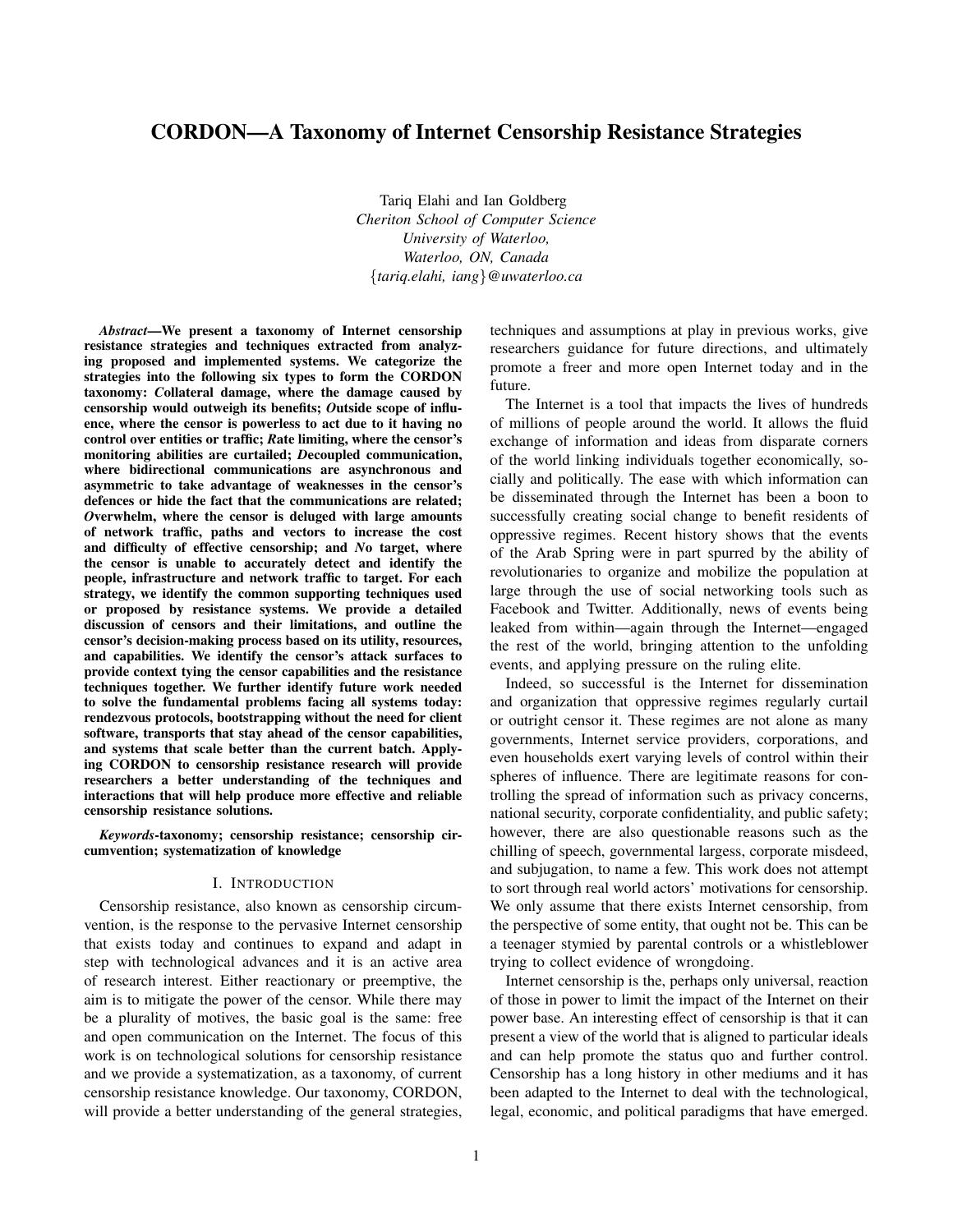Censorship controls can be technological or social in nature, complementing each other to provide the censor with the appropriate mixture of responses to suit their censorship policies—see §III-F for further discussion.

The battle between the two sides—Censor and Circumventor—is a never-ending struggle to gain the upper hand. As the censor learns how to be more effective, the circumventor learns how to overcome, which in turn teaches the censor. This cycle repeats until one side reaches the limits of the resources they are willing to invest, at which point an equilibrium is reached. The resulting balance, however, may later shift due to technological advances or changing resource limits.

The remainder of this paper is organized as follows: §II provides commentary on related efforts to systematize censorship resistance knowledge, and we present background on censorship in §III. §IV describes our proposed knowledge systematization, and we relate it to censorship and resistance technology in §V. We conclude with a discussion of future directions and areas of interest to the research community in §VI and make concluding remarks in §VII.

# II. RELATED WORK

Censorship resistance technology has steadily advanced and embraced many disparate techniques and fields. As the landscape becomes more complex, it is fruitful to organize it and provide context for reflection and as guidance for future efforts. Since the field is relatively young, efforts so far have been few and limited in scope and focus. We present here four previous works that classify censorship and censorship resistance strategies and techniques.

Köpsell and Hillig [26] present *blocking classification* from the point of view of the censor and its decisionmaking process, and also provide general *blocking resistance strategies*. While their main aim is to present a censorship resistance solution in a particular setting, their classification sheds light into the motivations and decision-making process of the censor and is valuable for this reason.

They classify blocking (or censorship) decision-making criteria according to the TCP/IP protocol layer of the communication and whether if it is based on the *content* or *circumstances* of said communication. They classify the *circumstances* of communication into addresses, timing, data transfer, and services. Examples of these include: source and destination addresses, send and receive times and connection duration, bandwidth and latency, and the protocols used. The *content*, where deep packet inspection is employed, is categorized by kind, properties, type and value. The kind of communication can be an object or a stream; its properties can include whether it is encrypted, compressed or other statistics. The type can tell us if it is an image, audio, or a binary, and the values are the byte patterns in the transmission that can be detected. It is feasible that as technology progresses, deep packet inspection will provide further identifiers that the censor could leverage.

They consider blocking resistance as concerned with two challenges. On the one hand is the *infrastructure* of the blocking resistance service and on the other is the *distribution* of the information about the blocking infrastructure. For the former they identify the "many access points" and the "all or nothing" resistance strategies. They give the example of deploying a large number of access points which the censor must counter completely or else have failed in censoring effectively. They identify the "out-of-band" strategy observing that the communication requirements for distributing information *about* the service are far lower than for traffic flowing through it. They also identify techniques for limiting the censor's ability to harvest information about the "many access points" but limit the discussion to their key-space hopping proposal.

We extend their work by providing a more thorough look at the strategies employed by a wider range of blocking resistance systems. We also explore the relationship between the capabilities of the censor and the attack surfaces present on the Internet.

Perng *et al.* [33] present a loose classification of publication censorship resistance schemes, whose goal is to ensure the availability of published information while denying the censor the ability to remove or alter it. They break down the resistance schemes into four categories: data replication, anonymous communication, server deniability, and data entanglement. Data replication prevents the censor from finding—or being able to delete if found—all copies of the target document. Anonymous communication is a building block of many systems and hides the user so that the censor can not find out who to target in the physical world. Server deniability protects hosts in the resistance system from being targeted by the authorities since they cannot control what is stored. Finally, data entanglement leverages the fact that there exist documents that the censor does not wish to suppress, which can then be "entangled" with documents that are not allowed by the censor. Removing one removes the other and the expectation is that the censor would not take this action.

While this is a limited classification, both in scope and sophistication, it helps to highlight basic strategies in the publication censorship resistance space.

In a current IETF-draft document, Barnes *et al.* [3] provide a discussion of filtering and its implications on transparent and correct Internet operation. They point out that filtering can occur at three places in the end-to-end communication channel: at the server side, at the client side, or in the middle. They argue that filtering in the middle is the most brittle solution, breaks security properties, and is not in keeping with the end-to-end ideals of Internet communication. However, because it is the cheapest method it is the most widely used, even though it is, according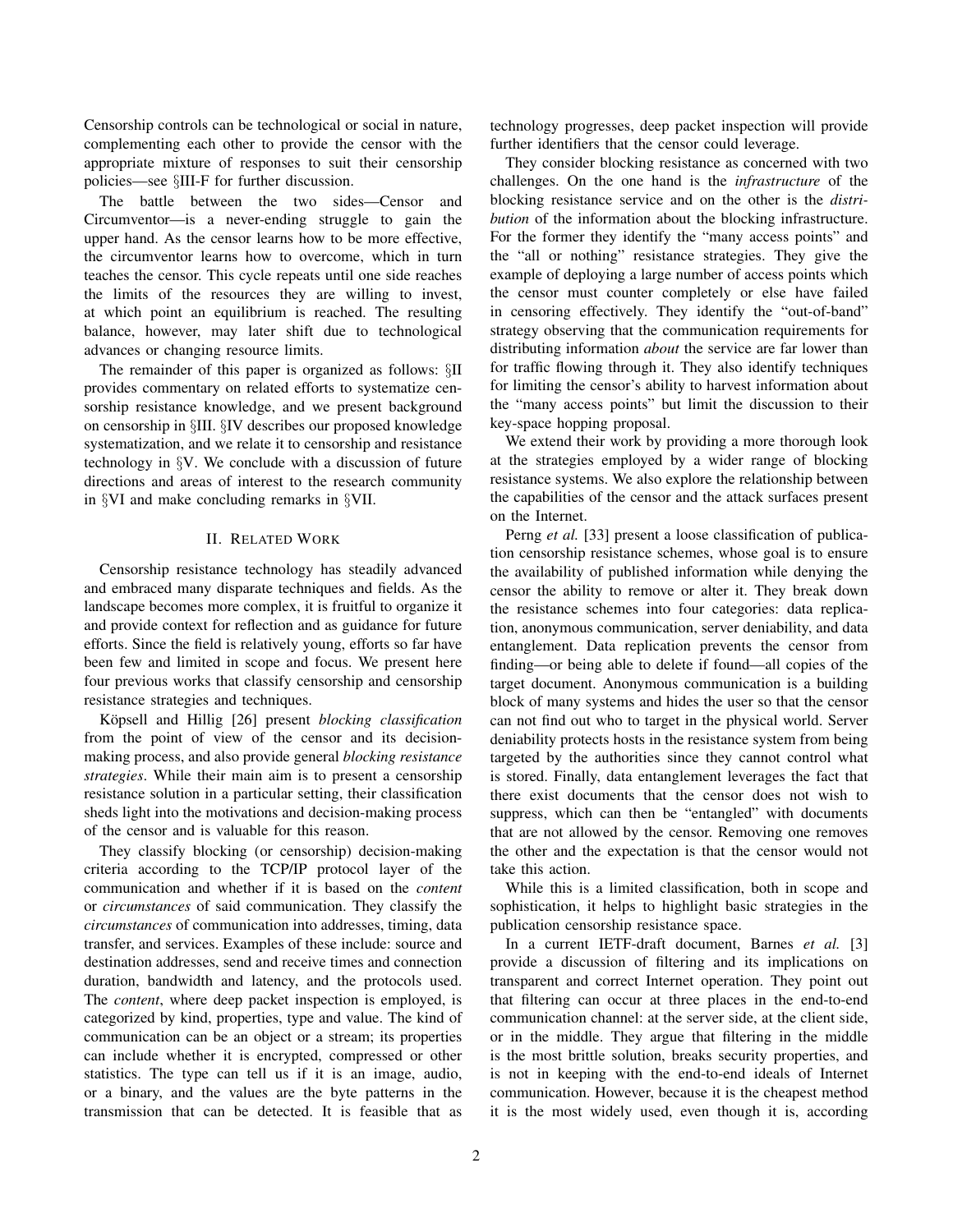to them, effective only in constrained circumstances. On the other hand, filtering at the server and client side is a more natural fit to the Internet architecture; in particular, they expound that client-side filtering is, from an Internet architecture standpoint, the ideal choice. We contrast our work by observing that filtering of traffic is but one of many attack surfaces that form a more complete picture of the censorship resistance space. We also provide discussion of censorship strategies that apply to the traffic attack surface, and employ the filter techniques Barnes *et al.* address, and then go on to show how they are mitigated by the resistance strategies from our CORDON taxonomy in general and the systems that employ them in particular.

The closest related work to ours is also a draft, from 2010, where Leberknight *et al.* [27] provide a survey of censorship and its resistance from technological and political dimensions. They provide a taxonomy of resistance technologies, and discuss the design features that are critical for success. While similar in theme, our works diverge in several points. We are more concerned with the technological aspects of censorship and censorship resistance having analyzed proposed and existing systems while they focus in equal parts on the social and political as well. They only consider anonymity, content protection and content filtering as the challenges to overcome while we show that there are more attack surfaces for the censor to target. The techniques they discuss are limited to their identified challenges and the taxonomy they provide is similarly restricted to those aspects of censorship resistance. We provide a thorough treatment of the attack surfaces and censor capabilities, and provide more breadth and depth in terms of the censorship resistance techniques. Finally, since 2010 many novel systems have been developed that have added to the censorship resistance toolkit and thus our work provides a more contemporary account of the state of the art.

These works provide useful insights into the censorship resistance space, both from the censor and resistance system perspectives. We leverage these classifications as appropriate and augment them to produce a more robust and all-inclusive classification of censorship resistance.

## III. CENSORSHIP AND THE CENSOR

The presence, or potential, of Internet censorship is what gives rise to censorship resistance. Therefore, it is important to describe censorship and the censor in detail to provide context and motivation for the discussions of censorship resistance systems that follow.

#### *A. Censorship: A Definition*

What is Internet censorship? This is a difficult question since the Internet is home to diverse entities with just as diverse needs, making it difficult to produce a definition that is universally applicable. Generally, the censorship resistance literature works around this problem by limiting the discussion to the specific requirements and target audience of the proposed system.

We similarly limit the scope of our definition to consider technological and social censorship and focus on technological solutions. We define it thus: *Internet censorship is the intentional suppression of information originating, flowing or stored on systems connected to the Internet where that information is relevant for decision making to some entity.* This definition allows for a censor that targets information for specific time periods, changes its stance after some time, or continues indefinitely. The entity in question can be an individual, a population, or a government upon whom the censor wishes to exert control or influence. The decision making may be as trivial as forming an unfavourable opinion or as extreme as organizing a rebellion to topple a government.

This definition provides context and motivation behind the censorship resistance systems and strategies we investigate.

#### *B. Censor Attributes and Hierarchy*

We categorize censors by their motivation, sphere of influence, and technical capabilities. While there are many types of censors operating under various conditions, in each instance the censor will have a motivation for its actions, but at the same time will be limited by its sphere of influence and capabilities. When responding to a particular scenario the censor must strike a balance between these constraints.

A censor's motives can span from the economic to the political and social. A business may want to restrict access to certain kinds of content that can be accessed on their premises due to fears of lost productivity, while parents may prefer to limit certain kinds of social networking sites their children take part in, and a government may want to limit speech for the sake of social order.

All censors have a limit to their power within and without their sphere of influence. These limits are relative and depend on the particular scenario. For example, while a government can exert a lot of control at the national level, parents can influence far more what occurs within the confines of their homes.

Similarly, all censors need to contend with their technical capabilities and limitations. Again these are relative; using the example above, while the government may have the most sophisticated filtering and blocking equipment, it may not compare to parents' watchful eyes on their children browsing the Internet. Conversely, the parent may not be able to effectively block certain resistance tools that the government is able to.

This suggests that a generalized censorship hierarchy is highly dependent on the scenario and the technological abilities of the censor. For concreteness we identify some examples of censors as reference points and show a graphical depiction of the relationship between resolution and scope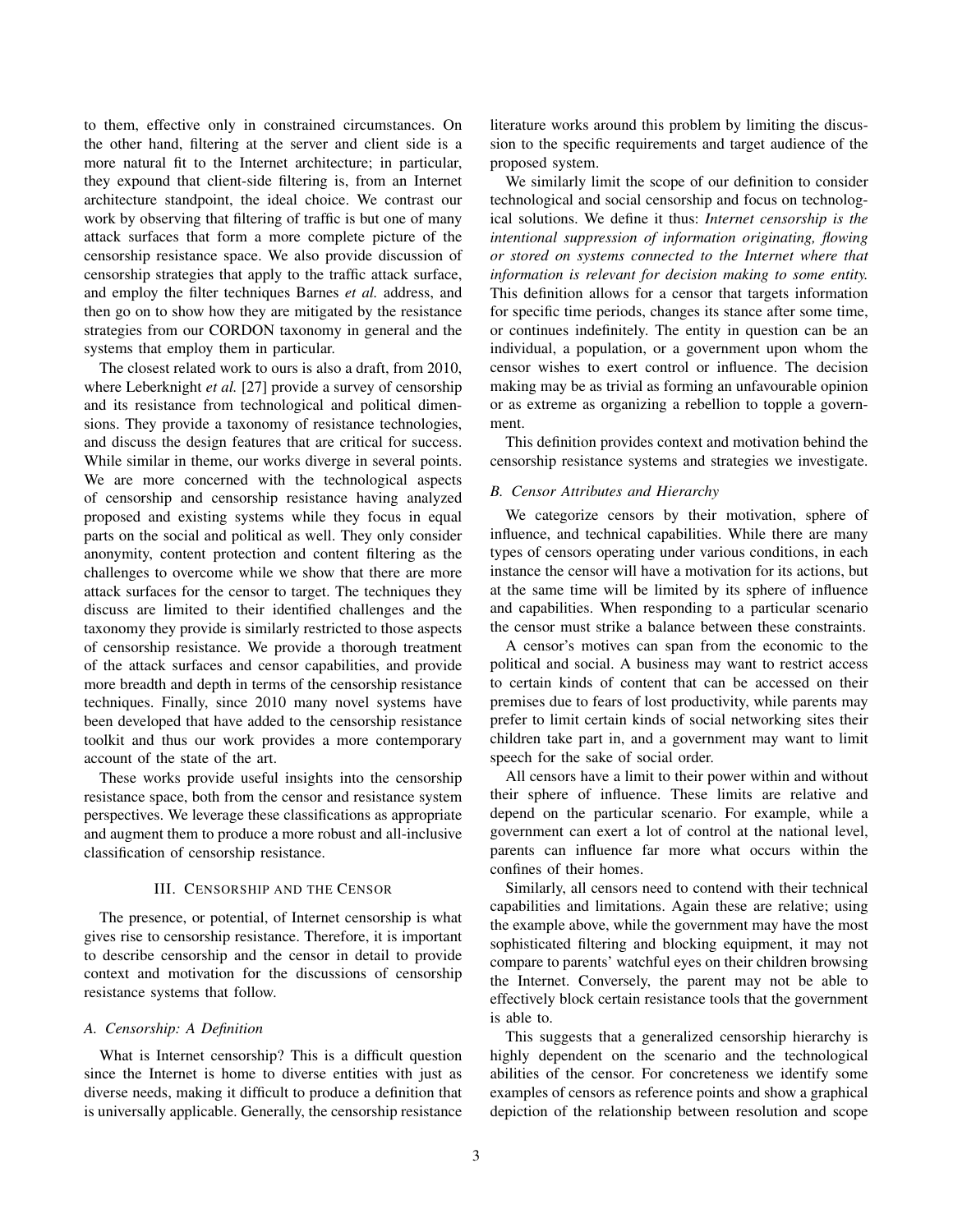

Figure 1. Mapping of examples on the space of resolution and scope of influence.

of influence in Figure 1. Here, resolution is the granularity with which a censor can observe the communications of the participants and be able to tell them apart while the scope of influence is the collection of systems, infrastructure, people and traffic that the censor has direct control or influence over.

- Government: This censor is motivated to stay in power either through good stewardship or oppression. It monitors internal traffic and that going through its borders for signs of unrest or other breaking of its rules. It can exert social and technological means to censor all traffic it can view. Depending on the country, it may further be willing to arrest citizens and invade their privacy. It has very little power outside its borders, unless it has international cooperation treaties in place.
- Service Provider: This censor is motivated by profit and continued existence. It can monitor all traffic that flows through its infrastructure. It can exert technological means to censor unwanted traffic, often supported or required by law. Cooperation with the Government may also take place to uphold the latter's policies. It has less legal power than the Government in scope but may have more fine-grained resolution and control.
- Corporation: This censor is motivated by productivity, efficiency and adherence to legal requirements. It can influence what occurs within its network and premises. It may not have the raw technical capabilities as the censors above but may have far more visibility into individual users' activities.
- Household: This censor is concerned with the moral and social aspects of the Internet and its effects in the home. Likely this censor lacks technical capabilities but it can still exert control through less technological methods of control such as parental filters and shoulder surfing. It is not likely able to influence much beyond the homestead.

# *C. Attack Surfaces*

We now identify the *attack surfaces* used by censors to disrupt free and open communication on the Internet. These are physical or logical entities that can potentially be censored or attacked, and upon which the censor has visibility or influence. The following list provides an overview of these.

*1) Traffic flows:* Internet traffic can be monitored by the censor on its networks. The censor can regulate the traffic according to its censorship policies.

*2) Infrastructure:* The routers, servers and end hosts located on the censor's network or the Internet may be monitored for undesirable activity. While the censor may not have the same control over entities on the Internet as those on its own network it may be able to apply social, legal or technological pressure to achieve its desired result.

*3) Clients:* This is the client-side software that forms the conduit through which the user accesses the censorship resistance network, that manages the resistance mechanism, and through which censored content is published and delivered. The censor can target the client software distribution channels as well as the integrity of the software itself to erode the ability of the resistance system and users to connect together.

*4) People:* These are the publishers and consumers of censored information as well as the designers of resistance systems and the volunteers that facilitate access and publication. Along with technological tactics the censor can employ legal and extralegal methods in an effort to quash their activities.

*5) Network-based views:* Internetworking requires accurate views, such as routing and naming tables, of the network for correct [3], [21], and useful, operation. The censor can manipulate these views in order to limit the availability of, and access to, censored content. Depending on the situation, the effects may be felt by those on the censor's network, on the Internet at large [31], or both.

*6) Censorship resistance system:* The censor reacts to resistance efforts and causes the censorship resistance systems themselves to become a meta attack surface where all of the surfaces described above apply. The censor can attack the traffic, infrastructure, clients, people and network views that the censorship resistance system depends on. The censor can curtail the availability of censorship resistance systems specifically by making it difficult to establish first contact with them. They can do this by making it difficult to obtain information about them in general, interfere with specific discovery protocols, and finally interfere with the systems themselves.

The censor's motivation, sphere of influence and technical capabilities will dictate how, and to what extent, it leverages each of the attack surfaces above. For maximum efficacy, a savvy censor is likely to attack a number of the surfaces in combination.

#### *D. Technical Capabilities*

Censorship techniques fall into either *blocking* (sometimes called *filtering*) or *detection* categories and these cover the range of possible actions by the censor. It should be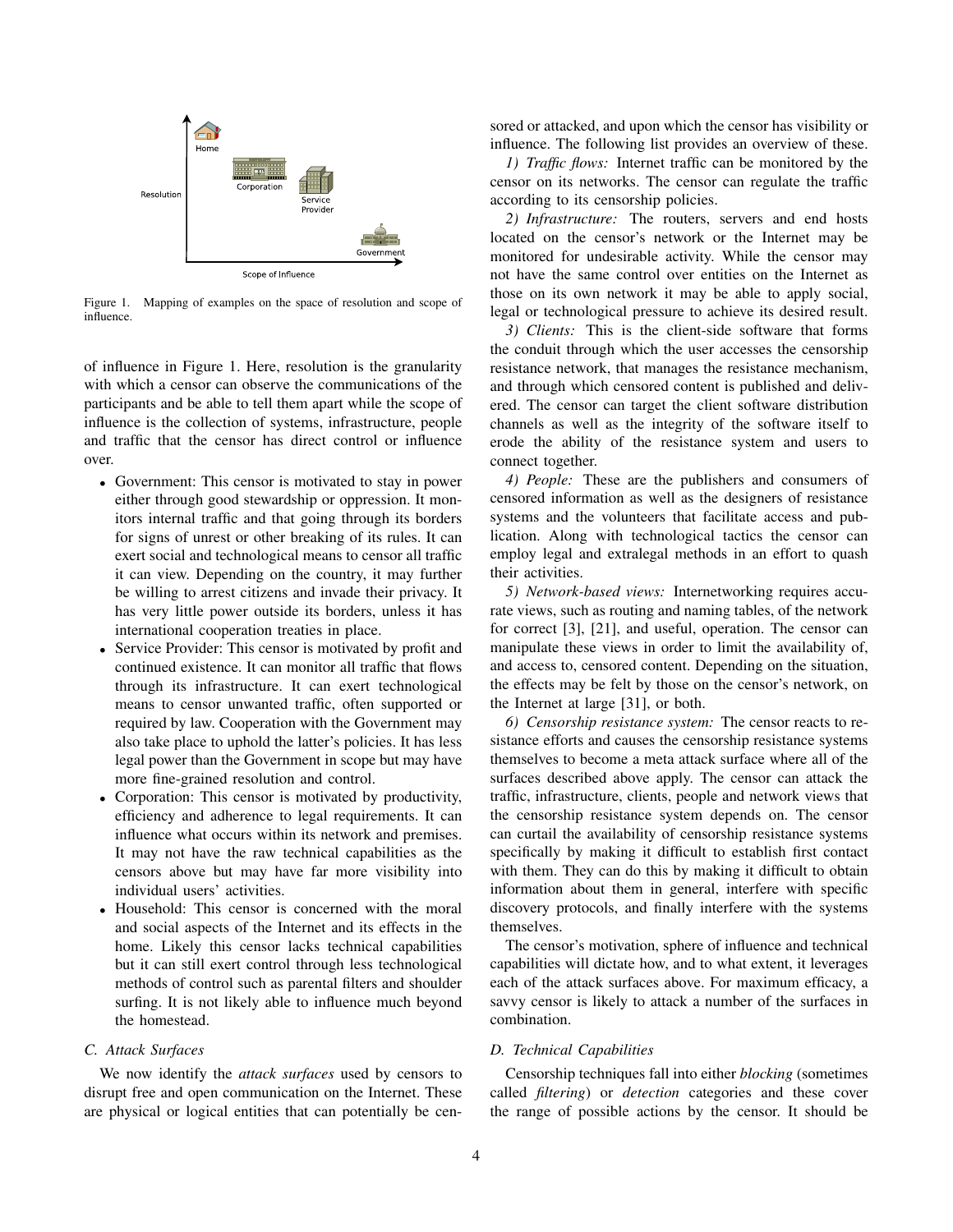noted that none of the technological solutions for either is perfectly accurate or completely successful. It is possible that the censor targets honest communications by mistake, or unwittingly allows something it should not, so it must be careful when it employs these tools. As already mentioned, the applicability of these techniques depends on how well the censor is able to influence or observe the attack surface. We next present detection and blocking techniques as they relate to each of the attack surfaces we have identified.

*1) Traffic flows:* The censor can use packet header inspection to detect undesirable IP address and port destinations. Most modern firewalls allow this capability. The censor can go further by keeping track of the state of the links and performing deep packet inspection that analyzes the payload of packets for undesirable applications, strings and other patterns, or protocols. These methods incur additional overhead and thus the censor must be mindful of their limits.

To block at this level the censor can simply drop packets that it has detected as undesirable. In a more sophisticated approach the censor manipulates the traffic and expected protocol behaviour to break the normal flow of communication. For example the censor can try to interrupt SSL traffic by attempting to insert itself between the end points as a "man-in-the-middle". Similarly it can break protocols that expect the end points to adhere to agreed upon standards by injecting spurious traffic, as is the case where the Chinese firewall sends *RST* (reset) packets to both end points of the connection to break the communication flow [8]. This allows for more targeted blocking under certain circumstances where the censor is unable to safely block with a more blunt approach.

*2) Infrastructure:* The censor can use publicly available information to identify infrastructure, such as hosts and servers, that facilitate censorship resistance or the distribution of censored content. Often, where the network is "dark" or secret and known to members only, it can attempt to infiltrate the network by masquerading as an honest user or resource. In this way it can learn about its extent, operation and weaknesses. Internet service providers are a valuable resource in mapping Internet identities and addresses to their real-world counterparts. The censor can leverage legal pressure to extract this information.

To block infrastructure within its sphere of influence the censor can use legal, or extralegal, means to shut it down. Indeed, history shows that this has been successful [16] in the past. For infrastructure that is outside the censor's sphere of influence it can attempt legal measures but when this proves difficult it can attack the infrastructure through the network. An example of this is the distributed denial of service attack, which renders legitimate communication impossible due to the high volume of traffic directed at the targeted hosts and servers. Infiltration is not only useful for detection but also for launching attacks where the censorcontrolled resources behave contrary to systems protocols to disrupt the communications or otherwise decrease the utility of the network.

*3) Clients:* The censor can compromise the client by installing monitoring software on it. This could be publicly announced and sanctioned by an authority, such as in the case of Green Dam Youth Escort [54] or TOM-Skype [42], or through covert means such as malware. This software performs content, keyword or destination filtering at the end host and may additionally report back to the authorities of the activities taking place on the end user's computer.

The censor can block at the client level by disallowing unapproved software from being installed on the operating system, disrupting functionality such as Internet searches, and displaying warnings to the user to dissuade them from attempting to seek or distribute censored content through the client or even to use it.

*4) People:* The censor may also identify people, using methods employed at the infrastructure level among others, who can be targeted to reduce the generation or consumption of censored material. Sometimes these people are public figures like Julian Assange [40] of Wikileaks [51] and at other times these people are well hidden as in the case of the members of the group called Anonymous.

The censor can remove these people from the equation by pursuing them through legal means, such as the U.S. government has done with Assange or through the threat of extralegal measures of a secret police, as is the case in Iran [23]. Note in the examples above that the censor has less control when the person is outside their boundaries [39].

*5) Network View:* Networking depends on nodes in the infrastructure having accurate information about the state and topology of the network. The censor can leverage this fact to corrupt the view and prevent clients from accessing the resistance network or censored content, and prevent the correct operation of the censorship resistance system. Of course, the censor can only act on those parts of this surface where it has influence. Usually, networking information is publicly distributed and includes routing, naming, and addressing. It is a simple matter for the censor to collect all resistance-related network information by inspecting the types of content usually hosted or retrieved. When this content is hidden from public view or encrypted the censor can again utilize infiltration techniques to identify the parts of the network to target. Once the censor has the "view" of the network that it wants to target it can proceed to blocking.

To block an accurate view of the network the censor provides erroneous information. Examples of this include DNS poisoning [3] and routing table changes that isolate traffic to known, trusted, and censored paths. There may be detrimental side effects [21], [31] due to the censor's activities on this surface since public network views are shared widely and expected to be accurate.

*6) Censorship Resistance System:* As a meta-layer, the discovery and the communication mechanisms of resistance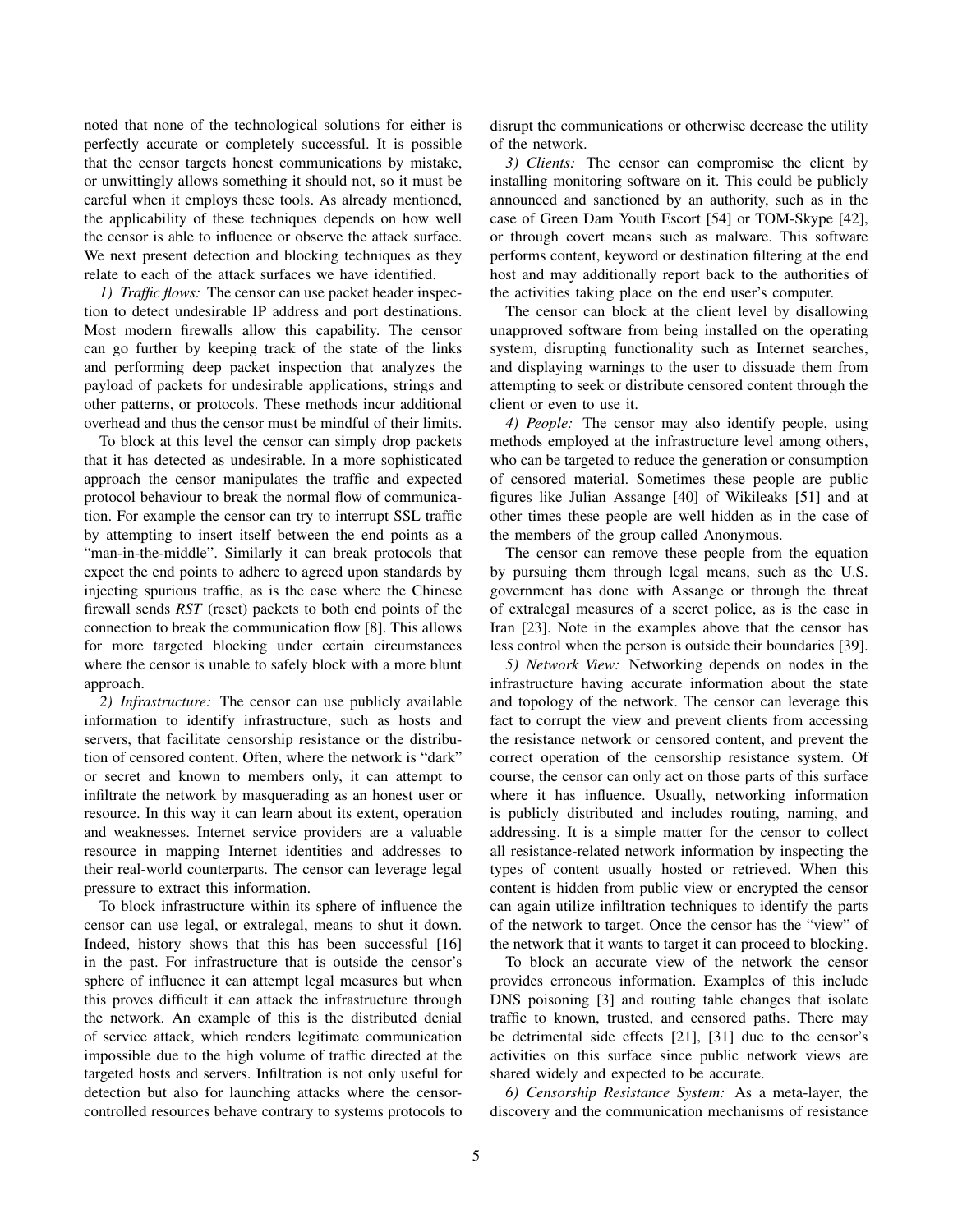systems can be targeted by the censor using all of the techniques that apply to the regular communications. Generally, it is expected that detection will be harder since the resistance tools are aware of common techniques and evade them where possible. However, sometimes there are quirks of the resistance system that distinguish it from regular traffic thus making it easier to detect; an example of this is the use of short lifetimes in the SSL [44] certificates that Tor routers used, which stood out from regular certificates that usually have longer lifetimes. Blocking can similarly be performed using many of the same techniques already described.

#### *E. Capital, Tolerance and Utility*

We assume that the censor is a rational actor, and it extracts utility from its censorship activities. Utility can be in terms of economic, social, and political outcomes, and there may be other aspects which can also be taken in to account.

The censor needs to ensure that its economic, social, or political capital is not negatively affected by its activities. Sometimes the will to enhance one facet can have a negative impact on the others; the censor must balance its desire for control against its tolerance to damage to its social, political and economic capital. Along with capital, this tolerance is an input for the censor's utility function. This multi-dimensional treatment provides a holistic view of the censor's limits and possible actions.

Indeed, Danezis and Anderson [9] provide support for this econometric treatment of censorship resistance that introduces utility as a metric for reasoning about censors' and circumventors' decision-making processes. In their model they demonstrate that by choosing certain resistance strategies a circumventor can degrade a censor's utility while maximizing their own. While their model does not take social and political implications into account and is restricted to trading off between two options, it is clear that treating the censor and circumventor as rational actors that want to maximize their utility is a reasonable approach and informs a deeper understanding of censorship and resistance dynamics.

## *F. Limitations: Technology and Policy*

To round out this discussion we must point out that the censor has limits in the technical and policy dimensions. The hardware and software techniques the censor employs—as outlined above—have inherent scale, accuracy and resolution limits. While certain techniques are fruitful at smaller scales they become either impossible or too expensive to field at larger scales—scales that may be necessary for a particular attack surface scenario. Also, the censor's ability to perform targeted censorship is limited by a technology's resolution, meaning that it can not accurately discern one entity from another. A prime example of this is encrypted communication and the difficulty of differentiating legitimate traffic



Figure 2. The points on the triangle denote the distribution of resources among the three variables. G, S, C, H denote Government, Service Provider, Corporate Entity, and Home respectively.

from censorable traffic at line speeds. Figure 2 provides a ternary plot of the censor's tradeoff between timeliness, resolution and accuracy for a fixed set of resources. The intersection of the dotted lines shows a Service Provider with an almost balanced trade-off between the variables. Also shown are a Home censor who may require high resolution and accuracy but is not concerned with timeliness; a Corporate censor that has less resolution and accuracy but higher timeliness, and the Government censor who may be concerned with bulk censorship that is accurate and timely but is not interested in the details of those it censors. With the addition of scope to this analysis the censor can chart out the limitations and strengths of different censorship scenarios in many dimensions.

Often one aspect, such as economic policy limitations, supersedes all other considerations and the censor is then bound to cater to it, even if it means relaxing its censorship posture in other aspects. For this reason, censorship resistance systems often leverage the censor's tolerance with the assumption that the censor will be mindful of the utility of censorship. An example of this where the censor allows encrypted traffic to flow unhindered because it is necessary for e-commerce applications, and necessary for its economy, with the knowledge that encrypted resistance traffic is also getting through. Blocking this traffic is within the abilities of the censor but in this instance the economics of the situation preclude this option.

The circumventor has similar restrictions in terms of capabilities and resources and can use the same tools to perform a similar analysis in order to gauge the effectiveness of their resistance efforts. Of course nothing stops both sides from performing this analysis on each other and using it to tune their efforts. The censor must 1) develop its technological capabilities such that 2) they can be deployed against attack surfaces at the scale and resolution required while 3) balancing the harm to its capital. The circumventor must leverage 1) the technology and 2) policy limitations faced by the censor while also 3) balancing the costs associated with these efforts.

#### IV. CENSORSHIP RESISTANCE

We now identify general resistance strategies and supporting techniques abstracted from our analysis of systems that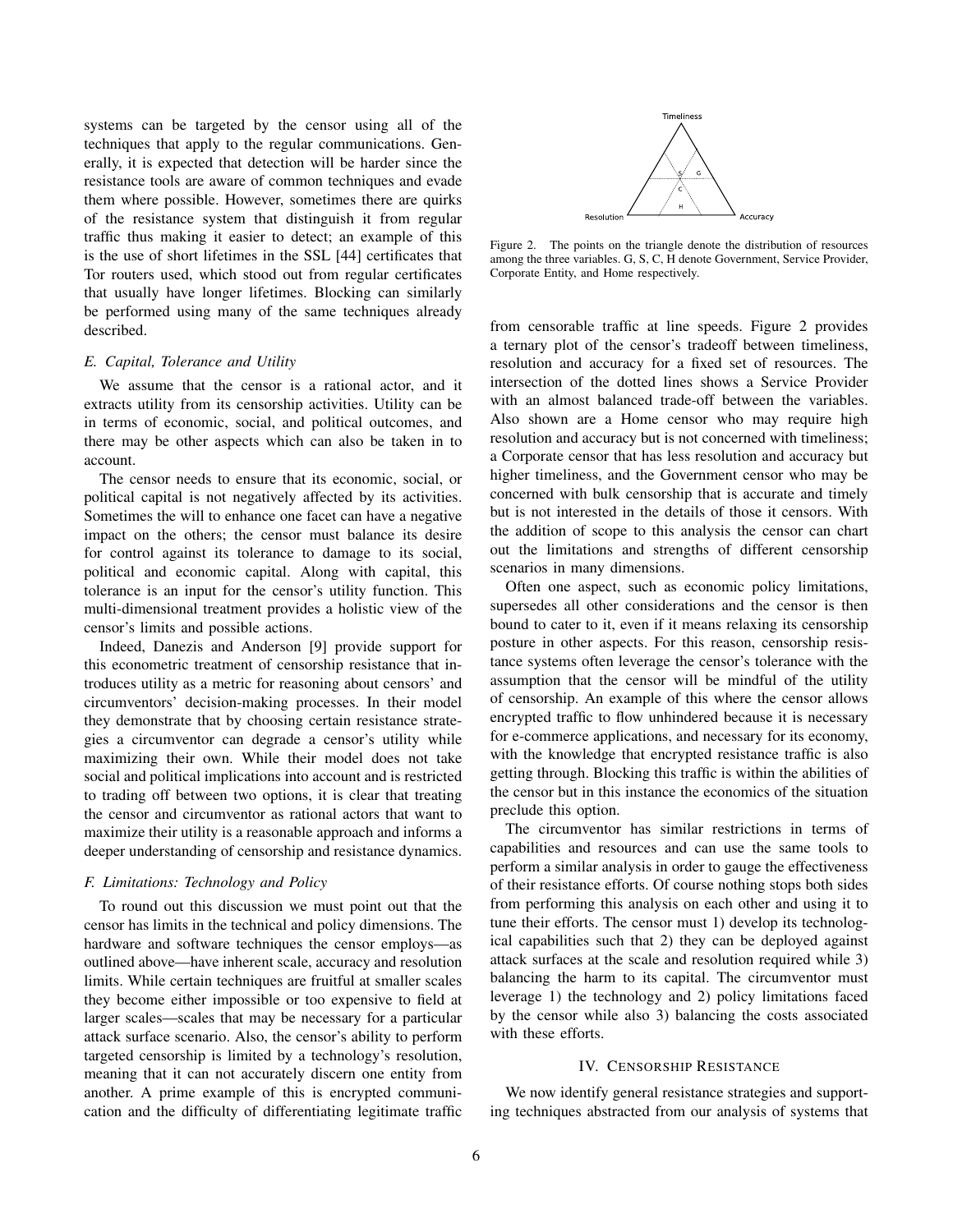

Figure 3. Censorship Resistance Channel Data Flows. Arrows A-E depict the channels of information flow for normal Internet traffic (A) and that for resistance traffic (B-E).

have been proposed in the literature, been implemented, or are in current use. It is our goal, through the application of our taxonomy, to discover gaps in the strategy and techniques space where possible. We will discuss the systems we analyzed and how the strategies apply in each and the techniques they employ. We will also discuss the relevance of these classes on the attack surfaces and technical capabilities of the censor, and the implications on the utility of the censor and circumventor.

## *A. Overview*

We first provide an overview of censorship resistance from an abstract data channel perspective. Figure 3 provides a data flow diagram depicting these channels.

When there is no censorship, a user's data flows unhindered through the Internet gateway/firewall and onward to its destination as shown by the flows labelled *A*. This is the usual manner in which Internet traffic is meant to flow. In the presence of censorship, however, these flows are blocked, and alternative flows must be employed.

To do so, the user acquires client software and installs it on her computer. This software becomes the channel for all censorship resistance data flows. The software gathers information about the resistance network. It could be the case that this information and client software were delivered to the user surreptitiously via email through the censor's firewall, or were hand delivered by a volunteer. This flow of software and resistance network information is depicted by the data flows labelled *B*.

There are two types of censorship resistance a system can provide: publication and access. Publication censorship resistance prevents a censor from restricting the storage and availability of censored information. Access censorship resistance provides a means to access censored information, or to a publication censorship resistance system, when the censor has taken steps to prevent access to either. We will see how this affects data flow and channel use shortly.

To communicate, the client connects to the resistance network through an access mechanism that circumvents the censor's controls. For example, this mechanism can be as simple as connecting directly to a proxy server that is not blocked or as elaborate as a multistage protocol that requires the user to solve puzzles or compute mathematical functions to learn information about access points. Systems solely intended for publication assume that access to the system is not itself censored, or that a suitable censorship-resistant access system is in place. Once the client can establish a communication channel with the resistance system the interactions proceed according to the resistance scheme employed. These interactions are depicted by the flows labelled *C* and *D*.

It is important to note that the destination, or objective of the user, can be internal or external to the resistance system. Generally, destinations are internal to publication systems while most access systems are independent of destinations. Data flow *E* depicts the latter case.

We can further map the attack surfaces to show how they interact with the data flows and entities. The users and volunteers are both within the people surface; the data flows *A–E* are within the traffic surface; the censorship resistance network (and sometimes destination) as well as the client software are part of the infrastructure surfaces; and finally at the meta-level the client software, resistance network, network information, access mechanism are volunteers are all part of the censorship resistance surface.

#### *B. General Classes of Resistance Strategies*

We now present the general classes of resistance strategies and techniques. These strategies and techniques have been systematized into the CORDON taxonomy of censorship resistance that is represented in Figure 4. For each strategy, we identify the common techniques that support it that have been used or proposed by resistance systems.

*1) Collateral Damage:* One of the more powerful strategies is to cause collateral damage to the censor's capital as a result of its censorship activities. This damage can be to economic prosperity, social harmony, or political control. The key is to accurately judge the censor's technological and policy limitations and utility and then to produce situations where collateral damage to its capital is unavoidable.

In each of the descriptions below the censorship resistance technique assumes that the censor is unable to effectively tell censored and allowed content apart. In all instances if the service, information, or path became inaccessible there would be a detrimental effect on the censor's capital. It also assumes that the censor does not have viable alternatives which is not always the case [30]—for any of the services, paths, or information that the resistance system leverages.

A popular technique is to hide among innocents. This resistance technique embeds its information with other, useful, information. The censor, being unable to sort them apart, is bound to either remove access to all the information or allow it.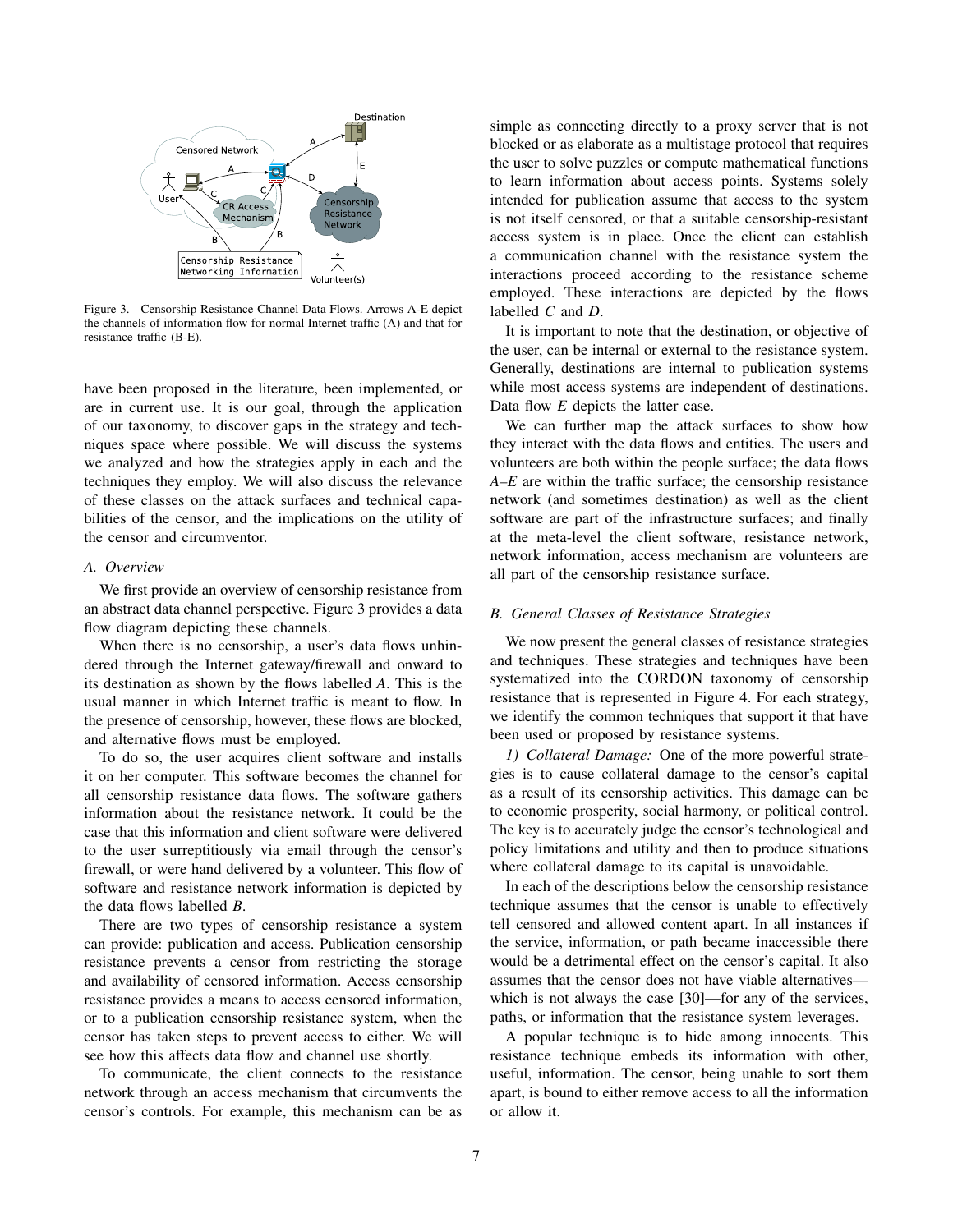| <b>Collateral Damage</b>        | <b>Decoupled</b><br>Communication | No Target             |  |  |
|---------------------------------|-----------------------------------|-----------------------|--|--|
| Application                     | <b>Out of Band</b>                | People                |  |  |
| $\Rightarrow$ Protocol          | $>$ Satellite                     | >Hidden ID            |  |  |
| >Service                        | > Hand Delivery                   | Traffic               |  |  |
| $\Rightarrow$ Destination       | In Band                           | Content               |  |  |
|                                 | >Asymmetry in Paths               | > Distributred        |  |  |
|                                 | >Asymmetry in Protocols           | > Steganography       |  |  |
| Outside scope of                | >Asymmetry in Application         | $>$ Encrypted         |  |  |
| <b>Influence</b>                |                                   | >Traffic Shaping      |  |  |
| > Cross Border/J urisdiction    | Overwhelm                         | <b>Addressing</b>     |  |  |
| > Trusted Party                 | <b>Too Many to Detect</b>         | $>$ Proxy             |  |  |
|                                 | <b>Traffic</b>                    | $>$ No Address        |  |  |
| <b>Rate Limit</b>               | $>$ Rendezvous Points             | >Hidden Address       |  |  |
| <b>Proof of Work/Life</b>       | > Censorable Data                 | <b>Infrastructure</b> |  |  |
| >Puzzles/Captchas               | Infrastructure                    | >Distributed          |  |  |
| <b>Information Distribution</b> | $>$ Rendezvous Points             | > Centralized         |  |  |
| $>$ Out of Band                 | > Censorable Data                 | Software              |  |  |
| >Timed Release                  | Too Many to Block                 | <b>Hand Delivery</b>  |  |  |
| >Partitioned Client Space       | Same as Too Many to Detect        | > Integrity           |  |  |

Figure 4. The CORDON taxonomy of censorship resistance strategies. Along with each of the six strategies, we list a number of techniques that support it.

Another technique is to hide on the path to resources valued by the censor. The resistance system utilizes these paths that are used to access regular, and useful destinations, but uses it to transmit censored content. The censor, being unable to block the path due to its importance, must either allow all communications on it or cut itself off from it.

Finally, the resistance system can make use of an existing and useful application or service the censor is loath to cut itself from due to the impact it would have on its capital [41]. Services such as free email, *e.g.* Gmail [49], and cloud computing platforms, *e.g.* Amazon Web Services [24], have been leveraged by resistance systems for this reason.

*2) Outside Scope of Influence:* An inherent weakness of any censor is the inability to control or influence activities and entities outside its sphere of control; see §III for concrete instances of this phenomena.

Resistance systems leverage cloud-based services, nodes and other entities across multiple political borders, and entities that are trusted not to be coerced by the censor as resistance building blocks. The key to effective resistance is understanding the limits of the censor's influence and leveraging entities that fall outside it.

*3) Rate Limiting:* A weakness of any resistance system is that users should be easily able to find information about them and how to access them. However, it is difficult to tell a censor and an honest user apart, which makes hiding information from the censor challenging. The censor may be able to effectively and efficiently harvest information about the resistance system and then neutralize it. The harvesting may be so effective, *i.e.* timely and accurate, that it renders even the overwhelming techniques (see below) redundant. To combat this, many resistance systems employ schemes to limit the rate of information harvesting. They must balance the ease of use for users and the need to restrict the censor's harvesting effectiveness while allowing an acceptable level of censorship resistance to occur.

Puzzles, such as captchas and computational tasks, have been proposed [14], [29] to slow automated harvesting and which may cause the censor to employ human beings and thus raise their cost of effort.

Information distribution techniques that restrict information flow to subsets of recipients or time slices, such as keyspace hopping [14] or Tor's bridge distribution scheme [10], increase the overhead and time requirements respectively for the censor to learn enough about the network to effectively neutralize it.

*4) Decoupled Communication:* Upstream and downstream Internet communication requirements are sometimes asymmetrical and lend themselves to the leveraging of atypical communication protocols and communication mediums.

Keeping Kerckhoffs' Principle in mind, resistance systems should not depend on the secrecy of the decoupling mechanisms used. However, in practice, there is often a window of opportunity where the censor has not yet anticipated or is unable to effectively detect and block channels of communication that are utilized in a seemingly innocent and dissociated manner from the usual censorship targets. Leveraging the censor's blind spots about the nature of the bidirectional resistance traffic and by changing the signature of the bidirectional communication the circumventor can thwart the censor.

Two independent aspects are key: 1) The censor does not suspect that the individual communication is for censorship resistance and 2) that it is difficult to correlate the related asynchronous resistance communications streams. These streams can have characteristics, such as low throughput [13], [22], [50], that would make their universal use unacceptable but which still provide effective communication for specific use cases.

Simultaneous use of multiple protocols and transport mediums is an extra layer of confounding requiring the censor to monitor many fronts at once and correlate over a larger set of information.

*5) Overwhelm:* Leveraging the fact that the censor does not enjoy limitless resources and must react within a reasonable time window a powerful strategy is to overwhelm the censor through sheer numbers. The aim is that the censor will not be able to deal with every single vector and that even a single unblocked one will allow communication to occur.

There are two basic points of leverage for the circumventor. The first is the limits on the ability of the censor to detect censorable activity on surfaces at a given scale in an amount of time that does not negatively impact the censor's capital, when the censor is limited in the amount of resources that it is capable of mustering. The second leverages the fact that the censor is unable to effectively block targets at a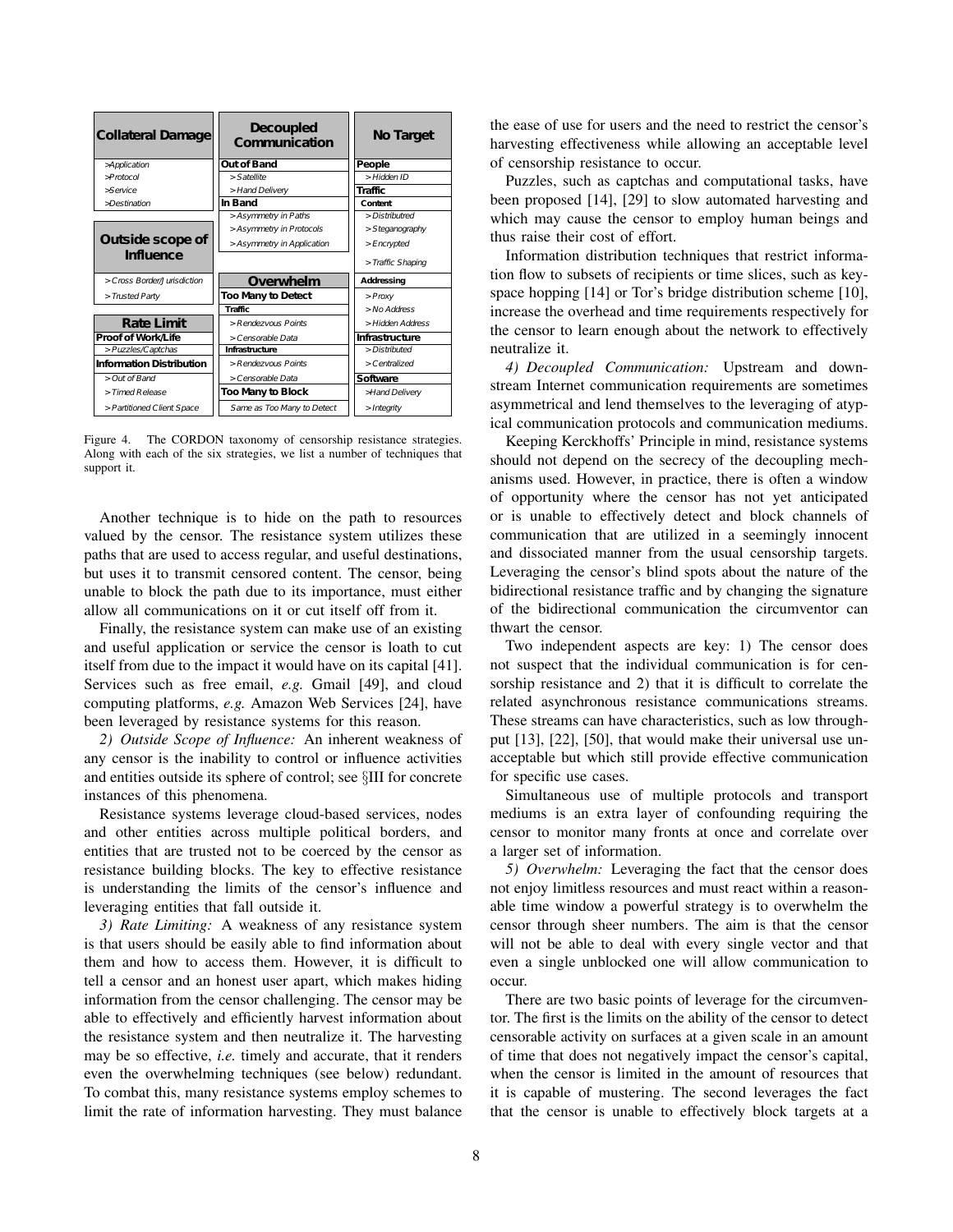certain scale or resolution due to technological or policy considerations.

An example of the former is the deployment of a massive number of proxies that the censor then has to discover, which takes time especially when rate limiting is employed, during which the resistance is effective. By extension, as an example of the latter, blocking becomes a policy issue if the proxies are usually honest nodes on the network and blocking them would cause a large part of the Internet to become unreachable and thus harm the censor's capital.

*6) No Target:* The circumventor attempts to fool the censor into thinking that resistance activities on the various attack surfaces it is monitoring are legitimate and hence not targets. It can do this by making its traffic look like legitimate traffic, or making the protocol match allowed protocols, or hiding its traffic within other traffic, or making it seem as if the communication is between allowed endpoints.

One way of making resistance traffic look legitimate is thorough the use of traffic shaping to match the characteristics of traffic that is allowed by the censor. The circumventor normally attempts to match traffic the censor deems important enough not to disrupt; otherwise, once the resistance technique is discovered, the censor can simply block the previously legitimate traffic. Often, there are windows of opportunity, bearing in mind Kerckhoffs' Principle as noted earlier, where the censor does not have a fingerprint to match against, or has old information, and the circumventor ensures that it does not match patterns of its past behaviour.

Making the communication look like a specific application or protocol is a slightly more sophisticated form of traffic shaping where the circumventor tries to use an application important to the censor as its cover. While the same conditions as purely traffic-based cover apply, the difference is that this cover is more believable when the application is in wide use around the world. For example, the TLS protocol, which is the linchpin of e-commerce communication, is widely used and has been leveraged by resistance systems.

Steganography, which is the technique of hiding covert information within innocuous communication, is also a viable resistance technique. The fitness of this technique for the purposes of censorship resistance is still under debate since the data rates which it can support are not as high as other comparable techniques and the rates of its detection are also not always encouraging. Still, where limited information transfer is needed then steganography can be useful.

Finally, circumventors can make it seem as if their communications occur between allowed endpoints. The primary example of this is the use of proxies. There are many types of proxies and indeed most resistance systems utilize proxies in some form; more details of the different types follow in §V. The inherent problem, and one that is of great importance, is of distributing information about the proxies to honest clients without the censor also finding out. The literature has instances of techniques employing trust-based [35], rate-limiting [10], [28], [29], and sidechannel [10], [13] distribution to name a few.

Additionally, the resistance system protects the people, traffic, infrastructure and software by making them difficult to find and target. The censor cannot block an unaddressable or unidentifiable entity on the network. Since detection and blocking on IP and port combinations is cheap and readily available, resistance systems attempt to hide this information. This can happen when the entity is a node that has no address such as a network router, or when the node addresses are unknown, for example when onion routing hides the source or destination of a flow from certain observers, or when the circumventor is anonymous. Resistance systems that leverage routers [19], [25], [55] are chief examples of the former case. As long as the censor is unable to compromise the router or route traffic away from it [34] they are unable to effectively deal with the systems that use routers as the point of resistance. The censor is similarly unable to block nodes it is unable to learn the addresses of [11], [49]. Nodes can hide their addresses using a gateway [29], routing schemes [7], or behind a cloud service [24].

Targeting non-network entities such as people can be difficult if they are well hidden [38] using anonymous communication and side channel means or when the resistance system is autonomous and self organizing [7], [35] and out of the control of any individual person.

#### *C. Attack Surfaces Resistance*

We now relate these censorship resistance classes to the attack surfaces, both for regular communication and that of censorship resistance systems. The robustness and efficacy of the classes will depend on the censor's abilities as were discussed in §III.

*1) People:* Using anonymizing techniques, consumers and publishers of censored content provide *no targets* to the authorities. Anonymization can be used by the volunteers, makers, and administrators of the resistance system who can also be *outside scope of influence* of the censor and sometimes have *large numbers*.

*2) Traffic:* Presenting *no targets* and *decoupled communication* are the main mitigation strategies for protecting censored traffic. Encryption [11] and traffic shaping [32] are the most widely used techniques to achieve this. Recent years have seen the rise of asymmetric and asynchronous communication as a means to decouple end point communication.

While not an electronic means of transmission but in keeping with the theme of decoupled communication, the physical transportation of client software and censorship resistance network information is also a viable technique which almost all systems [10] can leverage.

*3) Infrastructure:* The routers, servers and end hosts of censored content can be shielded by causing the censor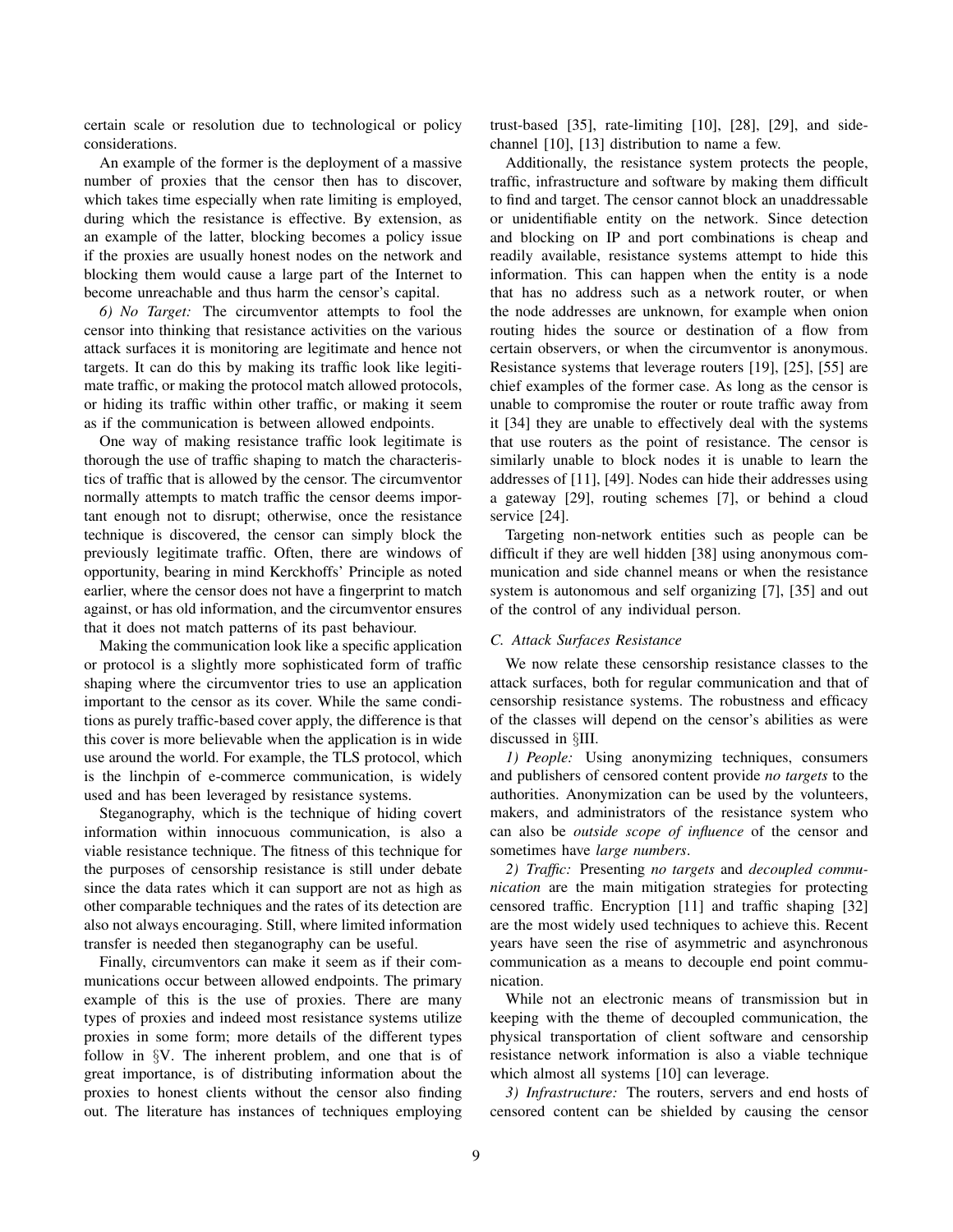*collateral damage* through leveraging popular services and destinations, presenting *no target* by hiding the locations and identities of nodes and servers, being *outside scope of influence* by deploying across many judicial and national boundaries, and relying on *overwhelming* numbers of access points.

*4) Network Views:* To protect and ensure truthful reporting of network views, resistance systems can retrieve information using *decoupled* channels via a trusted party *outside the scope* of the censor's influence, employ *rate limiting*, and present *no target*.

By receiving accurate network view information through decoupled channels that are outside the censor's scope of influence, such as hand delivery by a trusted resistance volunteer, the user can be assured that their client has a complete view of the network and provides the best user experience. Where the censor blocks these channels or infiltrates the user base or resource pool, the network and its view can be preserved by releasing network information slowly over time or breaking it into non-overlapping subsets—in order to prevent any entity from learning about the whole network—and distributing it among users.

A big step in mitigating the network view surface is to obviate the need to maintain a view at all. Removing any addressing, routing, and naming information from censored communications renders the censor impotent in this regard. While this is a positive paradigm shift, Schuchard *et al.* [34] show that it is very difficult to achieve this in practice.

*5) Clients:* To protect the client surface the same strategies for receiving network view information can be employed. *Decoupled* communication channels, *e.g.* hand delivery of client software, is a viable strategy. To mitigate the threat of eavesdropping by external entities, the client can attempt to hide its activity using techniques to present *no target*, such randomizing [43] its activity.

Currently, no existing system hides the fact that the end user is using censorship resistance software from an observer who can monitor the activities performed on the user's own computer. This is a weakness that needs to be addressed as it also impacts the people surface.

#### V. CENSORSHIP RESISTANCE SYSTEMS

We now apply the CORDON taxonomy to existing censorship resistance systems. We group systems by their basic functions: publication or access (or both), as defined in §IV-A, or facilitation. As it happens, research interest has also trended from publication to access censorship resistance so our treatment will be mostly chronological and strategies will be introduced in order of first use. Table I summarizes the techniques and strategies used by each of the resistance systems mentioned above with the year they were introduced and the basic resistance functionality they provide. For context, refer to Figure 4, which categorizes techniques into the strategies they support, and §IV-B, which provides supporting details.

#### *A. Publication*

In 1996, Anderson's Eternity Service [1] drew attention to Internet censorship resistance research on the publication side. His proposed system was the first to leverage distribution of data across a large number of servers which are deployed in diverse jurisdictions. Back's Usenet Eternity [2] was a 1997 implementation of this proposal.

Utilizing the Remailer concept based on Chaum's ideas [6], Goldberg and Wagner's Rewebber proposal [17] utilizes multi-hop routing for encrypted publication on servers whose identities are hidden behind a pseudonymous name space. This provides no target for the censor to block since it is difficult to track the servers down and even if that were done it is impossible for the server to know what content it hosts due to encryption, it is therefore impossible to target specific content. Similarly, Publius [48] and Tangler [47] both use this same trick of encrypting all stored content for plausible server deniability properties. The difference is that in Publius the encryption key is shared among servers using a k *out of* n threshold secret scheme so that some lost, *i.e.* censored, shares are acceptable. Tangler on the other hand introduces the concept of collateral damage by enforcing, through encryption, that any single document depends on other documents and to remove it would mean the removal of these other documents also. Where the censor has vested interests in certain documents remaining available, this technique provides good protection.

Freenet [7] introduced the use of peer-to-peer (P2P) overlay networking to provide censorship resistant storage of documents. Search and retrieval operations cause redundant copies of documents to be made thus ensuring their longterm availability. The decentralized topology ensures that the censor can not target the true location(s) of documents and also leverages the fact that most servers will be beyond the censor's influence. Building on top of this, Serjantov [36] introduces anonymous access and the concept of "forwarders" as a defence behind which the "storers" of documents can hide and thus evade the censor.

Although not P2P in nature, Tor Hidden Services [11] also leverage anonymous access to hide the true location and identity of servers from not only the users but also from the network nodes.

While most research remains on paper it is interesting to look at which systems become implemented and remain relevant. Tor Hidden Services and Freenet are in operation today although it is unclear just how popular these services are—a side effect of the strong anonymity and privacy guarantees.

#### *B. Access*

While publication censorship resistance concentrated on the infrastructure and people attack surfaces, access cen-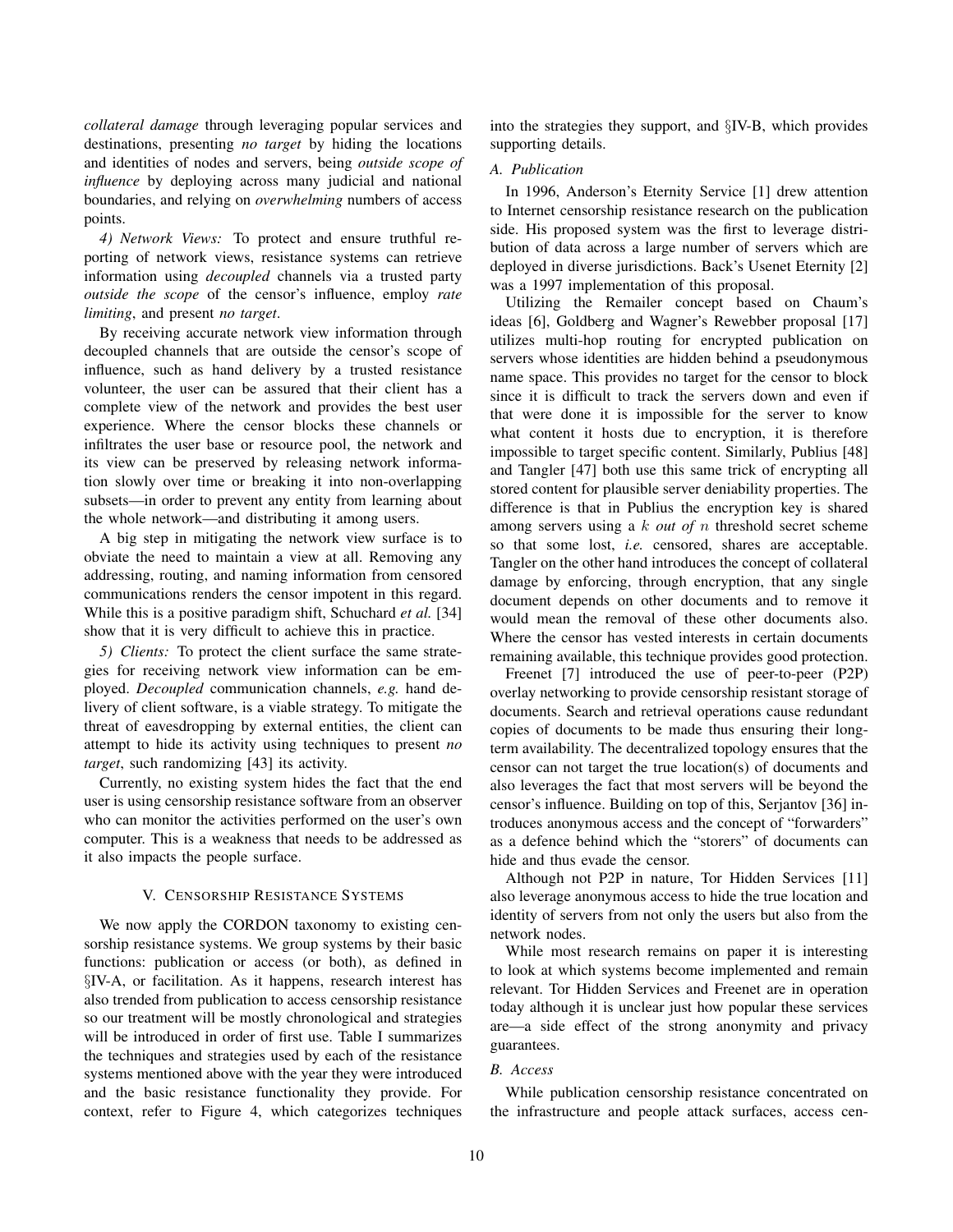Table I

CENSORSHIP RESISTANCE TECHNIQUES LEVERAGED BY VARIOUS SYSTEMS, AS DESCRIBED IN SECTION IV AND FIGURE 4. P, A, F STAND FOR PUBLISHING, ACCESS AND FACILITATION RESPECTIVELY.

| <b>System</b>                        | Year | <b>Collateral Damage</b>      | <b>Outside Scope</b> | <b>Rate Limiting</b> | <b>Decoupled</b>                   | Overwhelm        | No Target                      | <b>Function</b> |
|--------------------------------------|------|-------------------------------|----------------------|----------------------|------------------------------------|------------------|--------------------------------|-----------------|
| Eternity <sup>[1]</sup>              | 1996 |                               | <b>Jurisdiction</b>  |                      |                                    | Rendezvous       |                                | $\overline{P}$  |
| TAZ-Rewebber [17]                    | 1997 |                               | <b>Border</b>        |                      |                                    |                  | Encrypted, Hide Address        | $\overline{P}$  |
| <b>Web MIXes [4]</b>                 | 2000 |                               | Border               |                      |                                    |                  | Proxy, Encrypted, Hide Address | A               |
| Freenet [7]                          | 2000 |                               |                      |                      |                                    |                  | Dist., Hide ID/Address         | $\overline{P}$  |
| Publius [48]                         | 2000 |                               |                      |                      |                                    |                  | Dist.                          | $\overline{P}$  |
| TriangleBoy [20]                     | 2000 |                               | Jurisdiction         | Out of Band          | Asym. Paths                        | Rendezvous       | Encrypted                      | А               |
| Tangler [47]                         | 2001 | Service                       |                      |                      |                                    |                  | Encrypted, Dist.               | $\overline{P}$  |
| Serjantov <sup>[36]</sup>            | 2002 |                               |                      |                      |                                    |                  | Dist., Hide Address            | $\overline{P}$  |
| Infranet [13]                        | 2002 | Service                       |                      |                      | Asym. Protocol                     | Rendezvous, Data | Steg.                          | А               |
| <b>Untrusted Messenger [14] 2003</b> |      |                               |                      | Partition            |                                    | Rendezvous       |                                | $_{\rm F}$      |
| Tor-Hidden Services [11] 2004        |      |                               |                      |                      |                                    |                  | <b>Hide Address</b>            | P               |
| Köpsell and Hillig [26]              | 2004 |                               | Border               | Puzzles              |                                    |                  | Proxy, Hide Address            | A               |
| Clayton et al. [8]                   | 2006 |                               |                      |                      |                                    |                  | <b>Traffic Shaping</b>         | $_{\rm F}$      |
| Tor Bridges [10]                     | 2006 |                               | Border               | Out of Band, Timed   |                                    |                  | <b>Hide Address</b>            | A               |
| Dust [53]                            | 2010 |                               |                      |                      |                                    |                  | Encrypted, Traffic Shaping     | A               |
| Collage [5]                          | 2010 | Service                       |                      |                      | Asym. Application Rendezvous, Data |                  | Steg., Dist.                   | $P+A$           |
| Proximax [28]                        | 2011 |                               |                      | Partition            |                                    |                  | Dist.                          | F               |
| <b>COR</b> [24]                      | 2011 | Service                       | Jurisdiction         |                      |                                    |                  |                                | F               |
| <b>Telex [55]</b>                    | 2011 | Destination                   |                      |                      |                                    |                  | No Address                     | A               |
| <b>Decoy Routing [25]</b>            | 2011 | Destination                   |                      |                      |                                    |                  | No Address                     | А               |
| Cirripede <sup>[19]</sup>            | 2011 | Destination                   |                      |                      |                                    |                  | No Address                     | A               |
| Freewave [18]                        | 2012 | Application                   |                      |                      |                                    |                  | Hide ID/Address                | A               |
| <b>MIAB</b> [22]                     | 2012 | Service                       |                      |                      | Asym. Application                  |                  | Steg., Dist.                   | $P+A$           |
| FlashProxy [15]                      | 2012 | Destination                   |                      |                      |                                    | Rendezvous       | Proxy, Hide Address            | A               |
| <b>DEFIANCE</b> [29]                 | 2012 | Destination                   | Jurisdiction         | <b>Timed Release</b> |                                    | Rendezvous       | <b>Hide Address</b>            | А               |
| Obfsproxy [45]                       | 2012 | Protocol                      |                      |                      |                                    |                  | <b>Traffic Shaping</b>         | А               |
| StegoTorus [50]                      | 2012 | Protocol                      |                      |                      |                                    |                  | Steg.                          | A               |
| SkypeMorph [32]                      | 2012 | Application                   |                      |                      |                                    |                  | Encrypted, Traffic Shaping     | A               |
| CensorSpoofer [49]                   |      | 2012 Application, Destination |                      |                      | Asym. Application                  |                  | Proxy, Traffic Shaping         | A               |
| Unblock [35]                         | 2012 |                               |                      | Partition            |                                    |                  | Dist., Hide Address            | A               |

sorship resistance focuses on the traffic and network view surfaces.

Web MIXes [4] utilizes cascades—routers in predetermined and fixed chains—and client- and server-side proxies to provide unlinkable traffic between the user and host. This ensures that the censor does not learn the identities of those involved, to then target. However—and this is in common with many other systems—the addresses of the access points are well known and the censor can simply block all communications with those addresses. As a countermeasure, Köpsell and Hillig [26] extend the proxy design by having a large number of proxies behave as network access, or rendezvous, points for the client. To limit the rate of effective harvesting of proxy addresses by the censor, a puzzle-based challenge is presented when requesting a proxy address. This requires the censor to expend effort to obtain proxy addresses, and thus makes automated, or humandriven, harvesting more expensive and time consuming.

TriangleBoy [20] and FlashProxy [15] also utilize large numbers of proxies, albeit with important differences. TriangleBoy proxies only relay the requests from the client, introducing a decoupled communication scheme where requests and responses flow over different network paths and network protocols. This decoupled behaviour is leveraged by other systems as we shall see below. The proxies in FlashProxy exist within a user's browser—when the user visits a supporting website, Javascript proxy code runs on the user's computer. This proxy exists for only as long as the client is viewing the website. This transient nature makes blocking inefficient since blocking of short-lived proxies requires that the censor either update the list frequently or suffer from overblocking when those proxies cease to exist and their addresses potentially become used for legitimate needs.

Tor [11] is a popular anonymous communication system that has increasingly been used for censorship resistance since it allows access to censored content. Since Tor's rendezvous points, or routers, are public knowledge the censor can simply block access to these addresses from its users. Tor bridges [10] were introduced in response, to break through this form of blocking. Tor bridges are just like regular Tor routers except their addresses are only distributed slowly—by word of mouth and email, for example. A number of addresses are held back from distribution as reserves to counteract efficient address harvesting by the censor. Clients connect to bridges which then connect to the Tor network as usual to circumvent the censor's blockade. The censor tries to counteract this by scrutinizing the traffic and network view surfaces for Tor-like traffic and behaviours.

Tor pluggable transports [46] and related systems protect the traffic attack surface by making it difficult for the censor to detect Tor communications. Obfsproxy [45] and Stego-Torus [50] both transform Tor traffic, which is encrypted and therefore something the censor looks for among other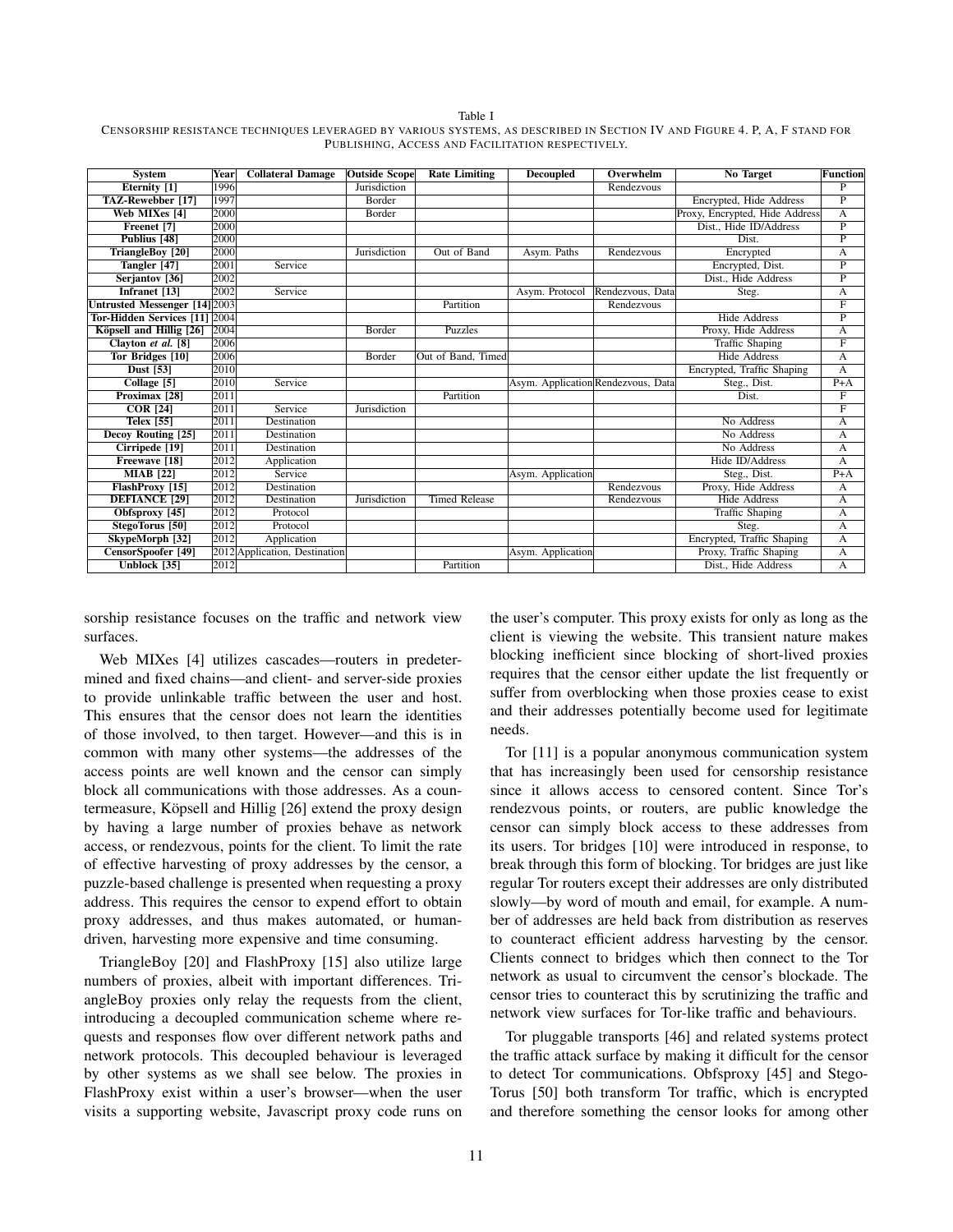patterns, to mimic other types of traffic, *e.g.* HTTP. Stego-Torus, which is part of the DEFIANCE framework described below, further uses steganography when transforming the Tor traffic, although this does reduce the bandwidth of the system.

DEFIANCE [29] is a framework that addresses Tor bridge detection and address harvesting. The system provides security by layers. There is a gateway that gives access to a restricted set of bridge addresses which are usable during a limited time period. Clients are required to perform computations and follow a specific interaction in order to receive bridge information and maintain communications. These techniques hinder the ability of the censor to compile an accurate and complete list of bridge addresses.

The censor can use the quirks of Tor's protocols to fingerprint it. Wiley introduces Dust [53] to remove the fingerprint of Tor's plaintext TLS handshake traffic by encrypting it. It overcomes the censor's ability to fingerprint string patterns, packet lengths, and timing information of a Tor communication stream. It also obviates the need for traffic-level steganography. Wiley also provides an automated means of testing blocking-resistant protocols using Bayesian classification to further help test and enhance them. [52]

Transforming traffic to look like another protocol, such as HTTP, generally has only limited success, as the cover traffic does not appear natural. The censor may be able to distinguish the artificial Tor-disguised-as-HTTP traffic from regular HTTP traffic, and block it. Similarly, sending streams of encrypted bytes not corresponding to any known Internet protocol is also straightforward to detect, and may attract the attention of the censor. However, combining these techniques can yield a powerful tool: disguise communication as an existing popular encrypted protocol. Three recent systems, SkypeMorph [32], Freewave [18] and CensorSpoofer [49], leverage Skype [37] communication protocols for this reason. SkypeMorph shapes the traffic of Tor communications to look like that of a Skype video call while Freewave converts the data into sound signals that are transmitted over a Skype voice call. CensorSpoofer utilizes decoupled communication channels, akin to TriangleBoy. Clients request content, protected by steganography, through out-of-band means such as email or instant messages that the censor is not likely to block. At the same time the client establishes a VoIP connection to some unblocked host as a dummy destination. The CensorSpoofer proxy sends the responses to the client over the VoIP channel and rewrites the source address to be that of the dummy host in order to fool the censor. All of these schemes rely on the fact that the censor does not have any influence on the Skype client software and its operations and cannot corrupt the client's view of the Skype network.

Infranet [13] also utilizes steganography to hide information in images that are posted on popular image-hosting websites as well as a "knocking" protocol to access the images. These images are retrieved by performing a series of *GET* "knocks" by the client that matches a predetermined pattern. The addresses of the image hosts are carefully distributed in order to avoid harvesting and blocking. The aim is that the censor remain unaware that censorship resistance is afoot.

Recent systems have introduced a method of resistance that obviates the need for learning the rendezvous addresses of the resistance system. Decoy Routing [25], Telex [55], and Cirripede [19] leverage details of encrypted Internet protocol traffic to send signals to routers en route to allowed ("overt") destinations to divert the flow of the traffic to censored ("covert") destinations. The only conditions are that 1) the router is on the path to overt destinations that would cause large collateral damage to the censor if they became unreachable and 2) there be no alternative routes that avoid the router. The main differences between the systems are in the encryption schemes used. Decoy routing is based on symmetric encryption while both Telex and Cirripede are based on asymmetric encryption. Decoy routing sends a sentinel, a symmetric key the router and user share, along with the hello message, whereas Telex tags a TLS random nonce using public key steganography and Cirripede does something similar but with the initial sequence number found in the TCP header. The trick is that the censor is unable to tell normal encrypted traffic from decoy routed traffic but the router on the path is able to do so with little effort.

Unblock [35] leverages existing social trust links within P2P overlay networks such as Freenet [7]. If the users of the network only connect with known friends who will not inform the censor then the social graph, and network, will be resilient to infiltration. Due to information locality—*i.e.* only information about neighbouring nodes is exposed harvesting will be restrained and thus effective blocking will be difficult.

#### *C. Access and Publication*

Systems that provide censorship resistance for both access and publication are few. Collage [5], which extends the basic ideas of Infranet [13], and Message in a Bottle [22] (MIAB) are two such systems. Due to their dual functionality they utilize many strategies at once. Both Collage and MIAB leverage evasion, large numbers, collateral damage and decoupled communication as the primary strategies. In Collage, steganography is used to hide messages in images posted on popular picture-hosting websites and thus evade the censor's filters. MIAB also utilizes image steganography and further enhances this by utilizing blog posts instead of just posting the image on a popular hosting service. The advantage of both systems is that no extra infrastructure is required on top of the existing blog and image-hosting services, and the censor is hesitant, due to economic, social and political reasons, to restrict access to a useful and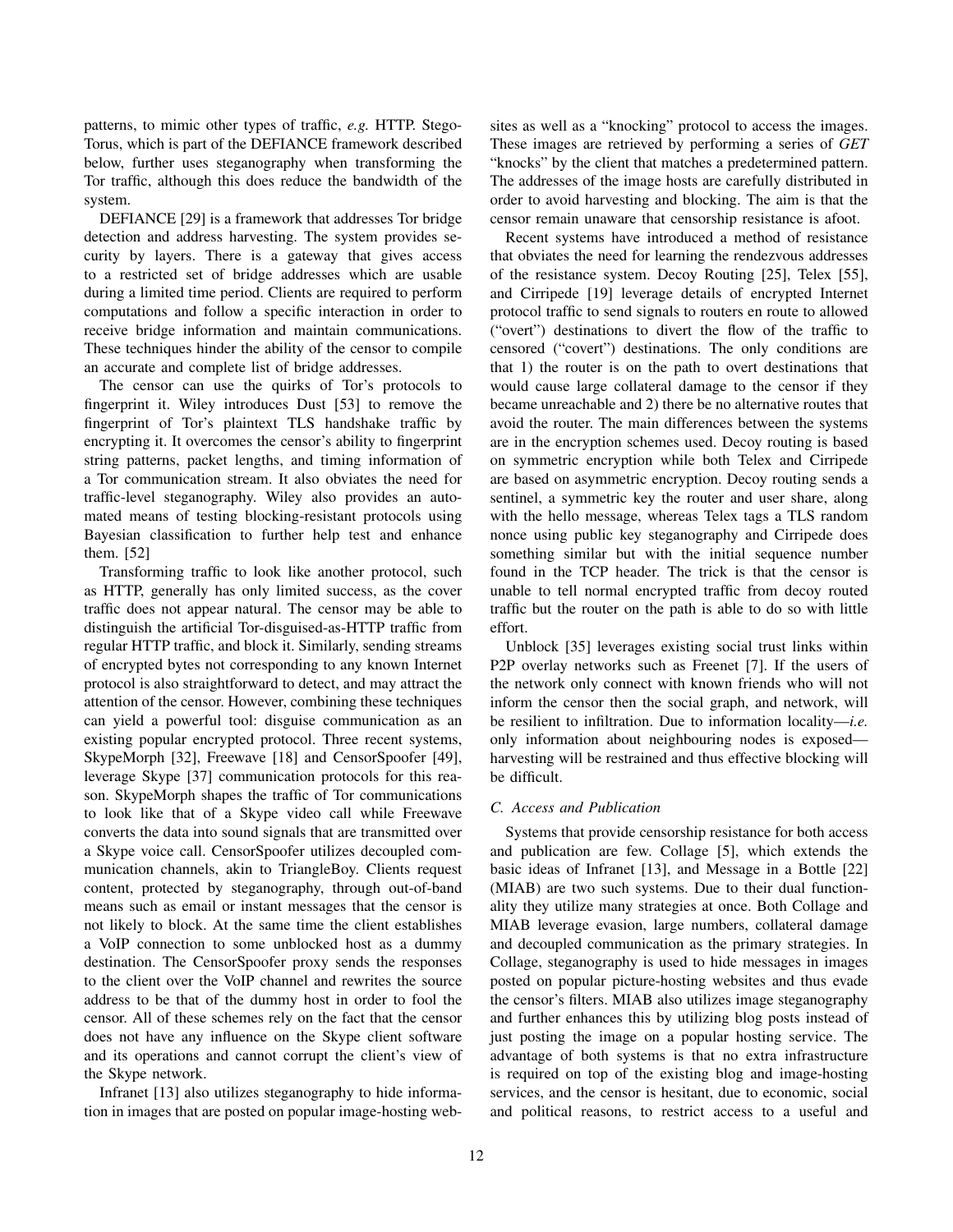popular service. In both, rendezvous is accomplished by ensuring the communicating parties are subscribed to likely and frequently visited, but not easy to identify as censorshipcircumventing, services and accounts.

Unfortunately both these systems suffer from large communication overhead and are not useful for usual Internet activities such as browsing and bulk transfers. They are most suitable as bootstrapping mechanisms to establish communication channels with higher bandwidth.

## *D. Facilitation*

Some systems only address specific challenges in censorship resistance and could be utilized to address the shortcomings of the systems above.

Network information dissemination is a common challenge in censorship resistance systems, as it is hard to know if we can trust that the recipient is a user and not the censor. A censor can masquerade as an honest user to collect information about all proxies, and block access to them all, cutting censored users off from the outside world. Both Feamster *et al.* [14] and Proximax [28] provide solutions to mitigate this issue.

Feamster *et al.* utilize *key space hopping* as a means of partitioning the proxy address space in a way that is dependent on attributes of the user, in this case their IP address. Thus, the adversary needs to masquerade as many users in order to collect the values from the entire address space. To further hinder the censor, proof of work and life schemes, such as solving puzzles or captchas, are employed. They introduce a hierarchy of a few trusted proxies and many untrusted messenger nodes as a means of mitigating proxy exposure. On the other hand, Proximax assigns trust by measuring the safety of distribution channels. Each channel (a user) is assigned a subset of proxy addresses, which are polled for availability. Each channel is expected to redistribute the available addresses to other as yet untrusted users. If the proxies remain active then that channel is to be trusted further, but if they become unavailable, or unreachable, then the channel is not to be trusted and further proxy information is not distributed through it.

While trust is a useful, yet difficult to measure, metric, some systems depend on diversity to provide safety. Cloudbased onion routing [24] introduces cloud-based hosting as a means to further enhance the diversity of the Tor network. By involving a large number of service and infrastructure providers, located in diverse jurisdictions, the level of diversity will increase and thus is will be unlikely that the censor can pressure all the parties and also equally unlikely that they would cut themselves off from so many Internet destinations and services.

Sometimes the shortcomings are in the censorship systems themselves. Clayton *et al.* observe that, circa 2006, the Chinese censorship system utilized an easy-to-overcome technique to block traffic to undesirable websites. TCP reset packets were being used to break connections between endpoints and the remedy was to simply ignore these. While the utility may be limited it is important to realize that censorship resistance systems are not infallible and that constant and close scrutiny may provide other effective resistance tricks.

#### VI. FUTURE

We now discuss the implications of our findings on the future of censorship resistance research. We have identified five challenging areas that require research attention; these areas involve all the attack surfaces we have identified in this work.

The dependence on client software is a stumbling block for scalable and wide-reaching resistance solutions. Currently, most proposals expect that a trusted out-of-band mechanism exists—sometimes by hand—to transport client software to where it is needed. This means that the rate and extent of distribution is limited to the couriers' opportunistic personal meetings and groups of contacts. It excludes those users who do not have regular contact with volunteers or frequent the same places.

Much more progress needs to occur to secure the traffic attack surface. The censor's tools become more sophisticated with the passage of time and it becomes more difficult to counteract them [12]. Perhaps it may be fruitful to identify and extend the traffic attack surface into areas where the censor is weak, such as out-of-band communication channels that have performance and security characteristics similar to the Internet but do not rely on using infrastructure owned or influenced by the censor.

Dependence on network views is a weakness that should be overcome because most often the censor controls this information and is apt to manipulate it to its advantage without too great a loss of functionality. Although we have seen the emergence of decoy routing [19], [25], [55] the censor already has possible counter measures [34]. Future systems should operate under the assumption that the network view is untrustworthy and should aim to provide useful resistance functionality in that environment.

Establishing first contact with the resistance system is very challenging. It is difficult because it is tricky to establish trust with strangers when the censor is among them. Barring unscalable proposals utilizing webs of trust, no proposal has so far overcome this shortcoming. Also, the resistance systems have to become more scalable if they are to be viable in the future. We take examples of existing systems, such as Tor, that are struggling to maintain levels of performance as more users come on board. In a hypothetical world where all network traffic is censorship resistant, existing systems would not fare well.

Finally, we posit an ultimate censorship scenario where an all powerful censor has control of all servers, traffic channels, and has far reaching influence. Indeed this censor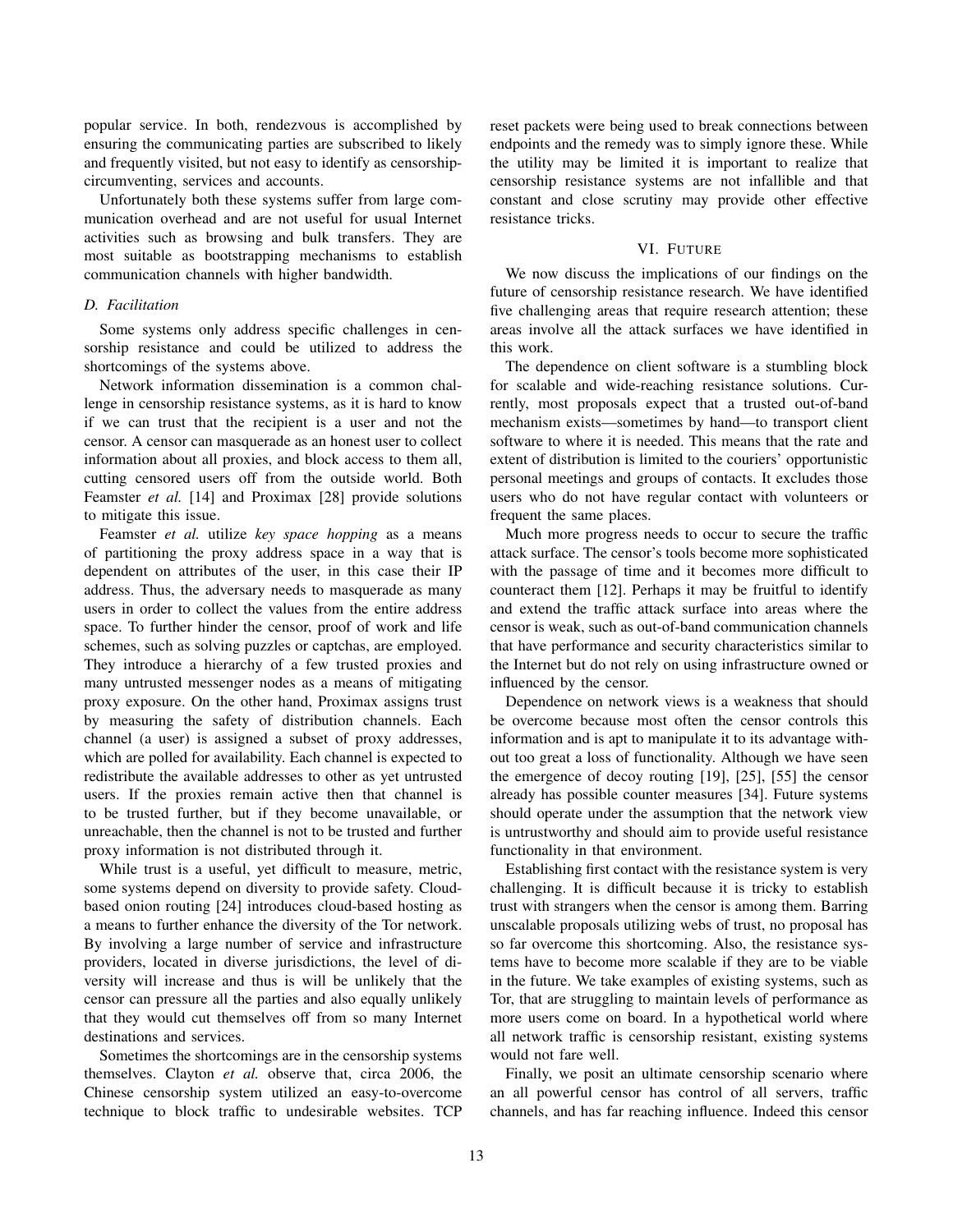is not so far fetched; China has steadily been copying popular parts of the Internet to 1) obviate the need for traffic to leave the country and 2) to reduce the impact of collateral damage of blocking foreign services; *e.g.* they have their own versions of Facebook and Twitter (Weibo), and Google (Baidu), and have been restricting their citizens' access to more and more of the Internet. By considering this extreme scenario we may learn how to provide censorship resistance in this extreme environment if the time should come when Chinese netizens are cut off from the Internet for good. The experience and knowledge gained from this activity can help ensure free and open communication on the Internet at large.

## VII. CONCLUSION

Censorship resistance research is on the rise, as evidenced by the large research output in the last couple of years. We presented the CORDON censorship resistance taxonomy that categorizes this research into abstract resistance strategies and their supporting techniques. We analyzed the censor and the parameters of its decision-making process in terms of its utility, capabilities, and economic, social, and political capital. We presented an inherent technological tradeoff between accuracy, resolution, and timeliness that the censor need contend with when overcoming censorship resistance. We identified censorship attack surfaces and used them as a common reference point to discuss the censor's and circumventor's technical capabilities and strategies. Finally, we provided direction to future research efforts to overcome certain fundamental problems facing resistance systems today.

#### VIII. ACKNOWLEDGEMENTS

We thank NSERC, ORF and The Tor Project, Inc. for funding this research. We would also like to thank Ryan Henry for helping us formulate the definition of censorship that we use and Hooman Mohajeri Moghaddam for editorial feedback.

#### **REFERENCES**

- [1] R. Anderson, "The Eternity Service," in *Proceedings of Pragocrypt '96*, 1996.
- [2] A. Back, "Usenet Eternity," *Phrack Magazine*, vol. 7, no. 51, 1997, http://www.cypherspace.org/eternity/phrack.html, retrieved Nov 2012.
- [3] R. Barnes, A. Cooper, and O. Kolkman, "Technical Considerations for Internet Service Filtering," IETF-Draft, http://tools.ietf.org/html/draft-iab-filtering-considerations-01, 2012, work in progress.
- [4] O. Berthold, H. Federrath, and S. Köpsell, "Web MIXes: A System for Anonymous and Unobservable Internet Access," in *Proceedings of Designing Privacy Enhancing Technologies: Workshop on Design Issues in Anonymity and Unobservability*, H. Federrath, Ed. Springer-Verlag, LNCS 2009, July 2000, pp. 115–129.
- [5] S. Burnett, N. Feamster, and S. Vempala, "Chipping Away at Censorship Firewalls with User-Generated Content," in *Proc. 19th USENIX Security Symposium, Washington, DC*, 2010.
- [6] D. Chaum, "Untraceable electronic mail, return addresses, and digital pseudonyms," *Communications of the ACM*, vol. 24, no. 2, pp. 84–90, 1981.
- [7] I. Clarke, O. Sandberg, B. Wiley, and T. W. Hong, "Freenet: A Distributed Anonymous Information Storage and Retrieval System," in *Proceedings of Designing Privacy Enhancing Technologies: Workshop on Design Issues in Anonymity and Unobservability*, July 2000, pp. 46–66.
- [8] R. Clayton, S. J. Murdoch, and R. N. M. Watson, "Ignoring the Great Firewall of China," in *Proceedings of the Sixth Workshop on Privacy Enhancing Technologies (PET 2006)*, G. Danezis and P. Golle, Eds. Cambridge, UK: Springer, June 2006, pp. 20–35.
- [9] G. Danezis and R. Anderson, "The Economics of Censorship Resistance," in *Proceedings of Workshop on Economics and Information Security (WEIS04)*, May 2004.
- [10] R. Dingledine and N. Mathewson, "Design of a blocking-resistant anonymity system," The Tor Project, Tech. Rep. 2006-1, November 2006.
- [11] R. Dingledine, N. Mathewson, and P. Syverson, "Tor: The second-generation onion router," in *Proceedings of the 13th USENIX Security Symposium*, August 2004.
- [12] K. P. Dyer, S. E. Coull, T. Ristenpart, and T. Shrimpton, "Peek-a-Boo, I Still See You: Why Efficient Traffic Analysis Countermeasures Fail," in *Proceedings of the 2012 IEEE Symposium on Security and Privacy*, May 2012.
- [13] N. Feamster, M. Balazinska, G. Harfst, H. Balakrishnan, and D. Karger, "Infranet: Circumventing Web Censorship and Surveillance," in *Proceedings of the 11th USENIX Security Symposium*, August 2002.
- [14] N. Feamster, M. Balazinska, W. Wang, H. Balakrishnan, and D. Karger, "Thwarting Web Censorship with Untrusted Messenger Delivery," in *Proceedings of Privacy Enhancing Technologies workshop (PET 2003)*, R. Dingledine, Ed. Springer-Verlag, LNCS 2760, March 2003, pp. 125–140.
- [15] D. Fifield, N. Hardison, J. Ellithorpe, E. Stark, R. Dingledine, P. Porras, and D. Boneh, "Evading Censorship with Browser-Based Proxies," in *Proceedings of the 12th Privacy Enhancing Technologies Symposium (PETS 2012)*. Springer, July 2012.
- [16] K. Fisher, "The death of SuprNova.org," http://arstechnica.com/staff/2005/12/2153/, December 2005, retreived Nov 2012.
- [17] I. Goldberg and D. Wagner, "TAZ Servers and the Rewebber Network: Enabling Anonymous Publishing on the World Wide Web," *First Monday*, vol. 3, no. 4, August 1998.
- [18] A. Houmansadr, T. Riedl, N. Borisov, and A. Singer, "IP over Voice-over-IP for censorship circumvention," *arXiv preprint arXiv:1207.2683*, 2012.
- [19] A. Houmansadr, G. T. K. Nguyen, M. Caesar, and N. Borisov, "Cirripede: Circumvention Infrastructure using Router Redirection with Plausible Deniability," in *Proceedings of the 18th ACM conference on Computer and Communications Security (CCS 2011)*, October 2011.
- [20] S. Hsu, "TriangleBoy," Whitepaper,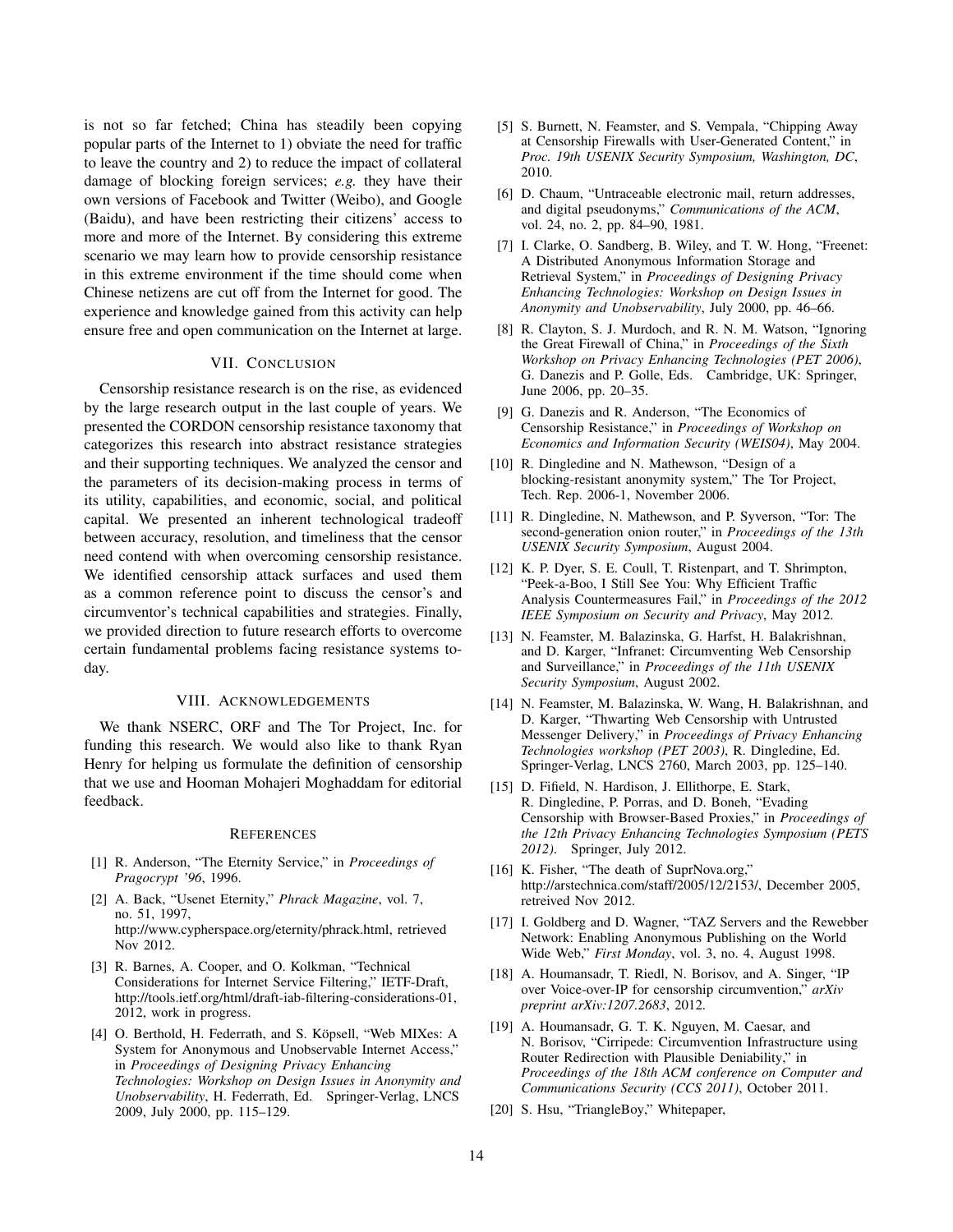http://www.webrant.com/safeweb\_site/html/www/ tboy whitepaper.html, 2000, retrieved Nov. 2012.

- [21] ICANN Security and Stability Advisory Committee, "Impacts of Content Blocking via the Domain Name System," http://www.icann.org/en/groups/ssac/documents/sac-056 en.pdf, October 2012, iCANN SSAC security advisory.
- [22] L. Invernizzi, C. Kruegel, and G. Vigna, "Message in a bottle: Sailing past censorship," in *Privacy Enhancing Technologies Symposium (PETS)*, 2012.
- [23] Iran Daily Brief, "Arrested after interview on BBC and VOA on expected execution of brother," http://iranbriefing.net/?p=15414, October 2012, retrieved Nov 2012.
- [24] N. Jones, M. Arye, J. Cesareo, and M. J. Freedman, "Hiding Amongst the Clouds: A Proposal for Cloud-based Onion Routing," in *Proceedings of the USENIX Workshop on Free and Open Communications on the Internet (FOCI 2011)*, August 2011.
- [25] J. Karlin, D. Ellard, A. W. Jackson, C. E. Jones, G. Lauer, D. P. Mankins, and W. T. Strayer, "Decoy Routing: Toward Unblockable Internet Communication," in *Proceedings of the USENIX Workshop on Free and Open Communications on the Internet (FOCI 2011)*, August 2011.
- [26] S. Köpsell and U. Hillig, "How to Achieve Blocking Resistance for Existing Systems Enabling Anonymous Web Surfing," in *Proceedings of the Workshop on Privacy in the Electronic Society (WPES 2004)*, Washington, DC, USA, October 2004.
- [27] C. S. Leberknight, M. Chiang, H. V. Poor, and F. Wong, "A Taxonomy of Internet Censorship and Anti-Censorship," http://www.princeton.edu/˜chiangm/anticensorship.pdf, December 2010, draft.
- [28] K. Levchenko and D. McCoy, "Proximax: Fighting Censorship With an Adaptive System for Distribution of Open Proxies," in *Proceedings of Financial Cryptography and Data Security (FC'11)*, February 2011.
- [29] P. Lincoln, I. Mason, P. Porras, V. Yegneswaran, Z. Weinberg, J. Massar, W. A. Simpson, P. Vixie, and D. Boneh, "Bootstrapping Communications into an Anti-Censorship System," in *Proceedings of the USENIX Workshop on Free and Open Communications on the Internet (FOCI 2012)*, August 2012.
- [30] J. McDonald, "China's alternative to Twitter closes accounts over 'rumors'," Associated Press,, retrieved Nov 2012.
- [31] D. McPherson, "When Hijakcing the Internet," http://ddos.arbornetworks.com/2008/11/when-hijacking-theinternet/, November 2008, retrieved Nov 2012.
- [32] H. M. Moghaddam, B. Li, M. Derakhshani, and I. Goldberg, "SkypeMorph: Protocol Obfuscation for Tor Bridges," in *Proceedings of the 19th ACM conference on Computer and Communications Security (CCS 2012)*, October 2012.
- [33] G. Perng, M. K. Reiter, and C. Wang, "Censorship Resistance Revisited," in *Proceedings of Information Hiding Workshop (IH 2005)*, June 2005, pp. 62–76.
- [34] M. Schuchard, J. Geddes, C. Thompson, and N. Hopper, "Routing Around Decoys," in *Proceedings of the 19th ACM*

*conference on Computer and Communications Security (CCS 2012)*, October 2012.

- [35] W. Scott, R. Cheng, J. Li, A. Krishnamurthy, and T. Anderson, "Blocking-Resistant Network Services using Unblock," http://unblock.cs.washington.edu/unblock.pdf, October 2012, retrieved Oct. 2012.
- [36] A. Serjantov, "Anonymizing censorship resistant systems," in *Proceedings of the 1st International Peer To Peer Systems Workshop (IPTPS 2002)*, March 2002.
- [37] Skype, "Skype," http://www.skype.com/intl/en-us/home, retrieved Nov 2012.
- [38] The New York Times, "Anonymous (Internet Group)," http://topics.nytimes.com/top/reference/timestopics/ organizations/a/anonymous\_internet\_group/index.html, retrieved Nov 2012.
- [39] ——, "Ecuador Grants Asylum to Assange, Defying Britain," http://www.nytimes.com/2012/08/17/world/americas/ecuadorto-let-assange-stay-in-itsembassy.html?pagewanted=all&\_r=0, August 2012, retrieved Nov 2012.
- [40] ——, "Julian Assange," http://topics.nytimes.com/top/reference/timestopics/people/ a/julian p assange/index.html?inline=nyt-per, August 2012, retrieved Nov 2012.
- [41] The Wall Street Journal, "Google Outage Shows Business Risks in China," http://online.wsj.com/article/ SB10001424127887324073504578112733488674060.html, November 2012, retrieved Nov 2012.
- [42] Tom Online Inc., "TOM Skype," http://skype.tom.com/, retrieved Nov 2012.
- [43] Tor Project Inc., "Experimental Defense for Website Traffic Fingerprinting," Tor Blog, https://blog.torproject.org/blog/experimental-defensewebsite-traffic-fingerprinting, September 2011, retrieved Nov 2012.
- [44] ——, "Iran blocks Tor; Tor releases same-day fix," https://blog.torproject.org/blog/iran-blocks-tor-tor-releasessame-day-fix, September 2011, retrieved Nov 2012.
- [45] ——, "Obfsproxy: the next step in the censorship arms race," Tor Blog, https://blog.torproject.org/blog/obfsproxynext-step-censorship-arms-race, February 2012, retrieved Nov 2012.
- [46] ——, "Top changes in Tor since the 2004 design paper (Part 2)," Tor Blog, https://blog.torproject.org/blog/topchanges-tor-2004-design-paper-part-2, October 2012, retrieved Nov 2012.
- [47] M. Waldman and D. Mazières, "Tangler: A Censorship-Resistant Publishing System based on Document Entanglements," in *Proceedings of the 8th ACM Conference on Computer and Communications Security (CCS 2001)*, November 2001, pp. 126–135.
- [48] M. Waldman, A. Rubin, and L. Cranor, "Publius: A robust, tamper-evident, censorship-resistant and source-anonymous web publishing system," in *Proceedings of the 9th USENIX Security Symposium*, August 2000, pp. 59–72.
- [49] Q. Wang, X. Gong, G. T. K. Nguyen, A. Houmansadr, and N. Borisov, "CensorSpoofer: Asymmetric Communication using IP Spoofing for Censorship-Resistant Web Browsing,"